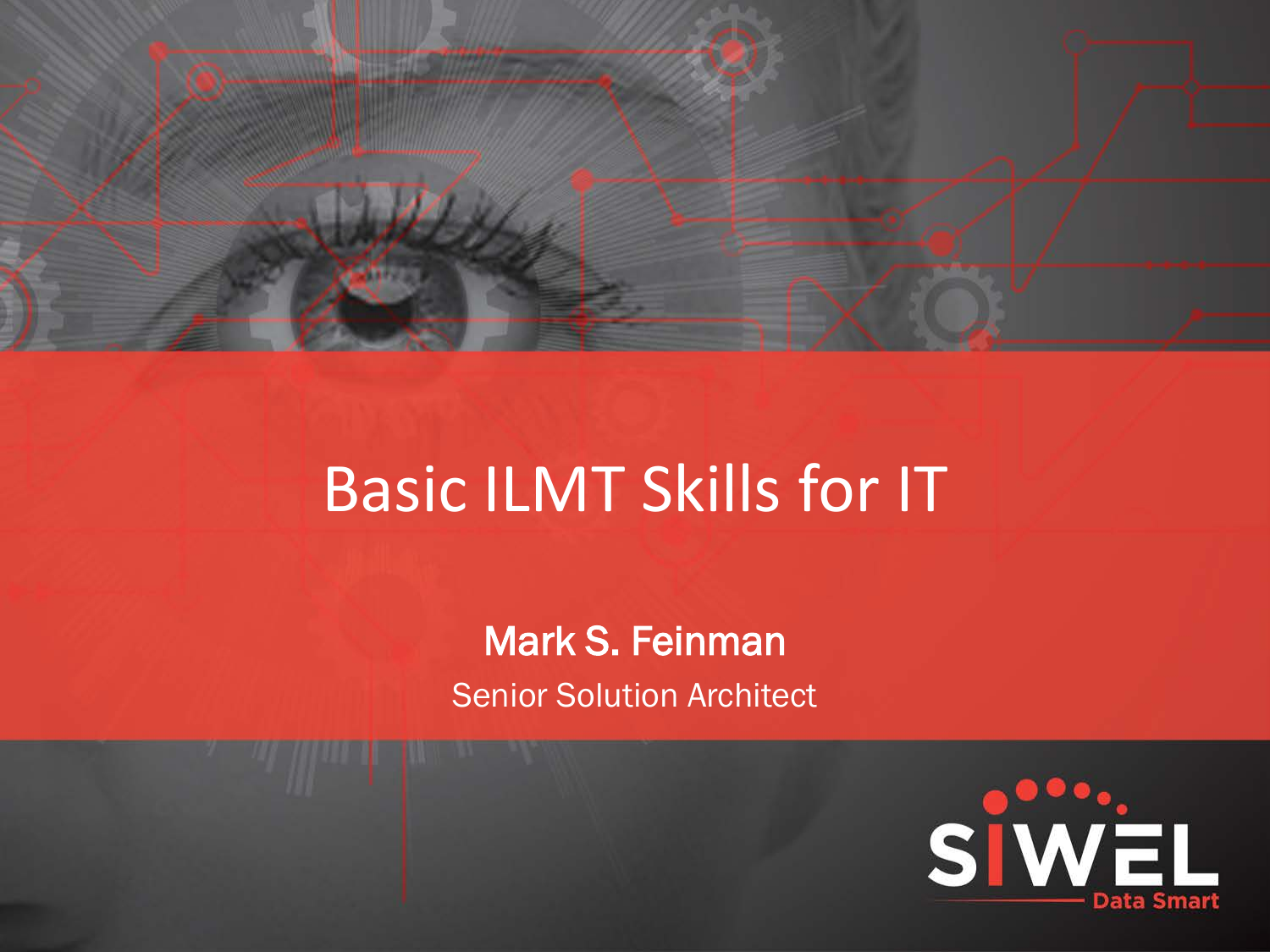

What is the IBM License Metric Tool (ILMT)?

How Do The Various Technologies of ILMT Fit Together?

A Look at the Individual Components of ILMT

Skills Necessary to Support ILMT

Where To Look When Trouble Occurs

Summary

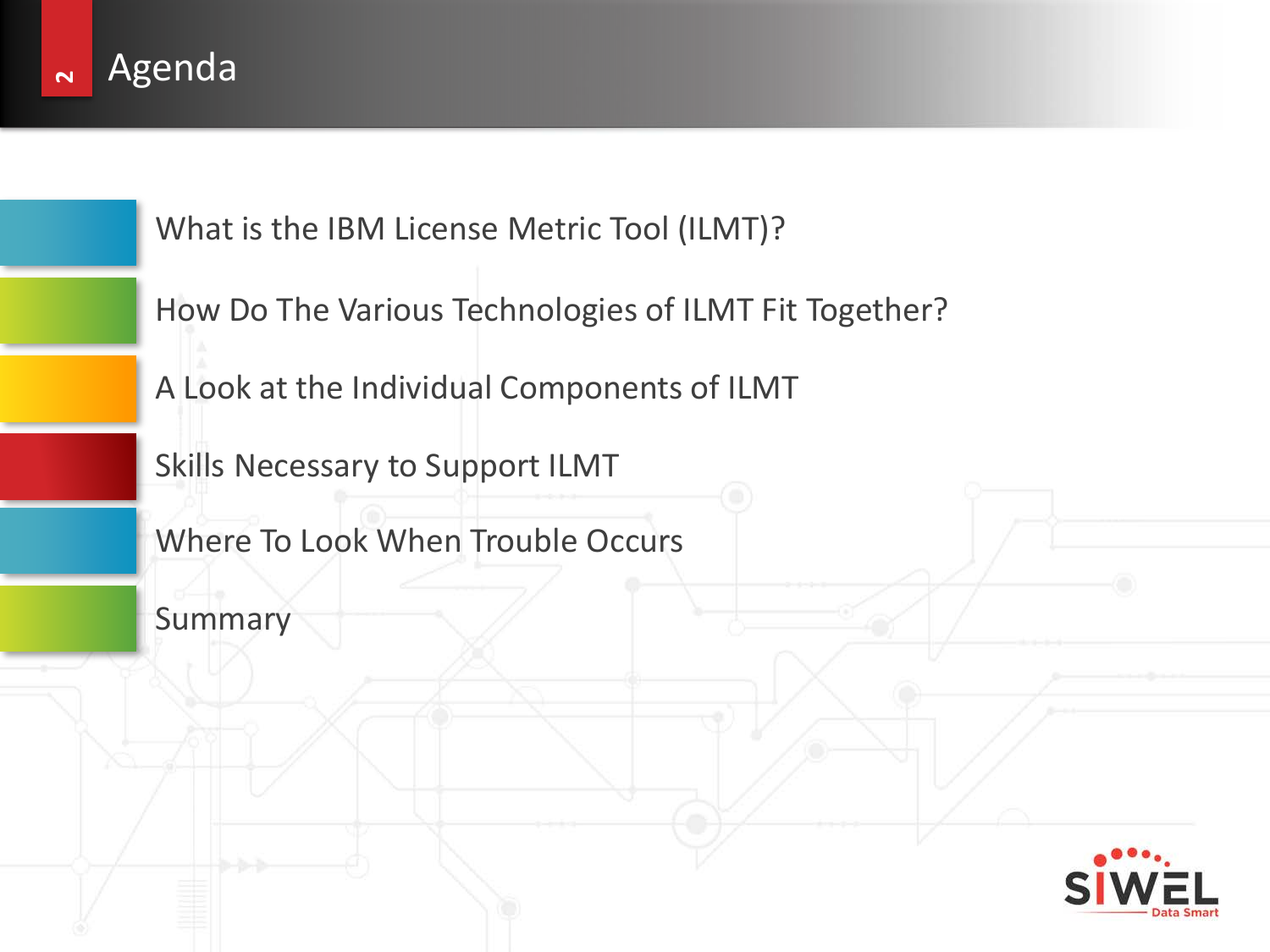$\sim$ 

 $\Box$  IBM License Metric Tool (ILMT) helps IBM Passport Advantage customers determine their full and sub-capacity processor value units (PVU) licensing requirements. It helps calculate the number of PVUs available to installed Passport Advantage PVUbased software, including supported virtualized servers.

 $\Box$  A group of servers running various IBM products that are architected together in a specific manner to determine license consumption for IBM products found across your enterprise.

 $\Box$  BigFix Inventory is a superset of ILMT:

ILMT is ONLY IBM Software

 BigFix Inventory (BFI) can be used with other vendors and includes all functionality that ILMT contains.

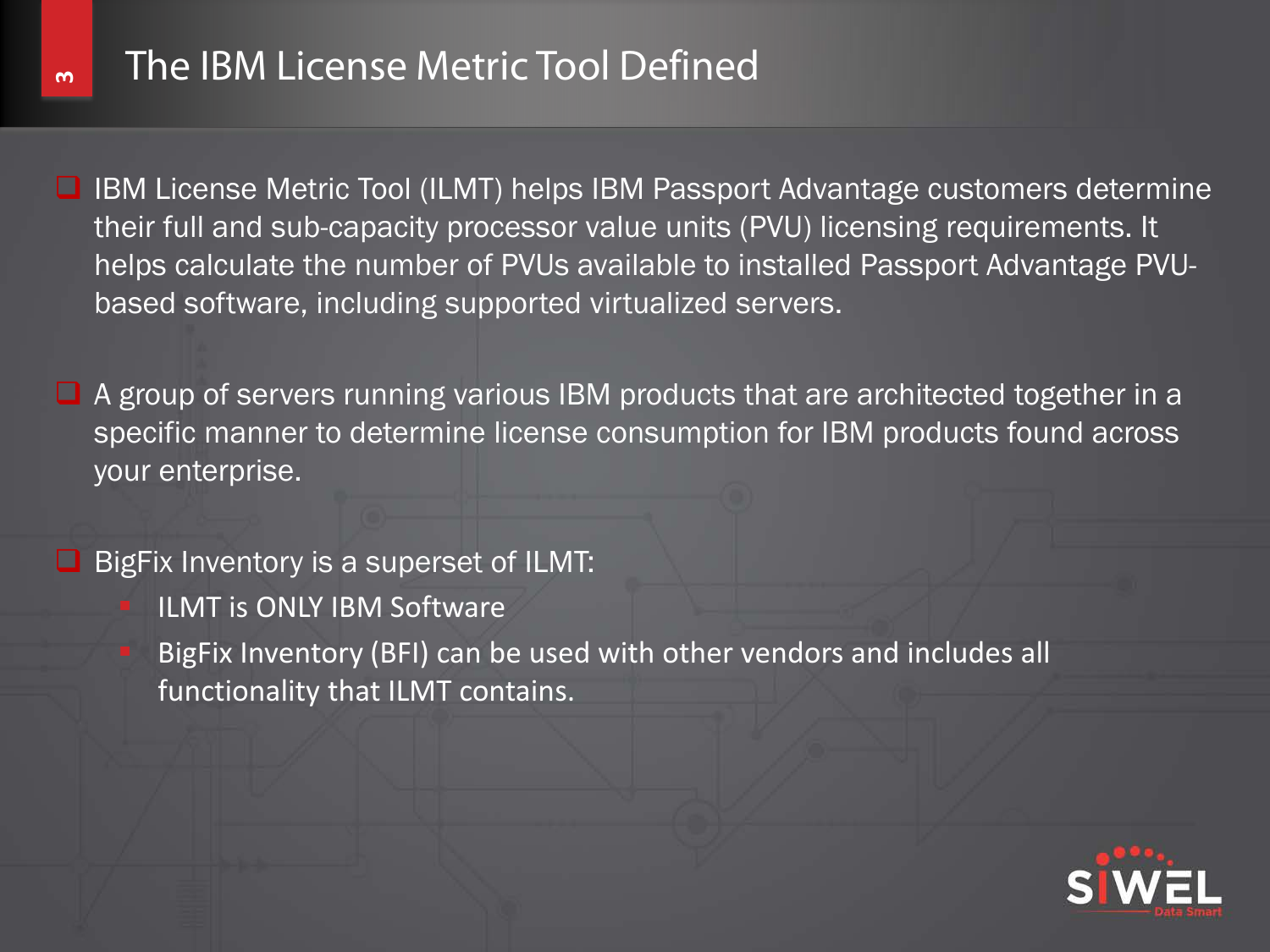# The IBM License Metric Tool Consists of …

#### $\Box$  The IBM Products:

**4**

- BigFix Server
- **-** DB2 (if ILMT is deployed on Linux)
- **ILMT Server code**
- **BigFix clients on all the computers you want scanned and reported on** in ILMT
- Non-IBM Products:
	- Microsoft SQL Server (if ILMT is deployed on Windows)

 $\Box$  TCP/IP Connections between the products, and in the case of a BigFix client's immediate parent, a UDP connection

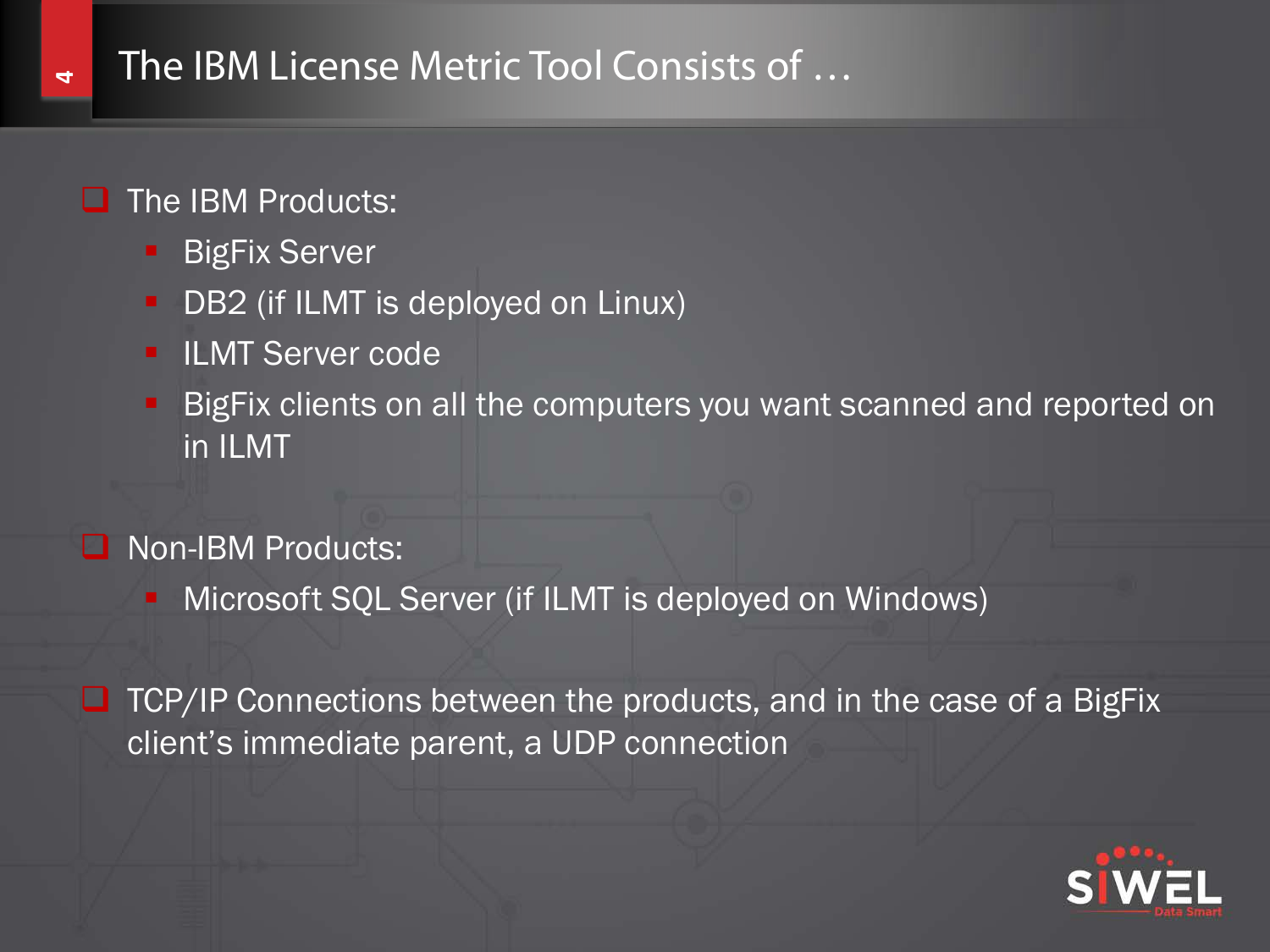#### **5** How Do BigFix & ILMT Fit Together?



- $\Box$  Clients run scans through BigFix.
- $\Box$  Scan data is passed to BigFix database via scheduled tasks.
- $\Box$  ILMT performs a periodic extract, transfer and load (ETL) process known as the "Data Import"
- $\Box$  The import pulls data from BigFix into ILMT and performs license usage calculations.
- $\Box$  ILMT data is accessed through a Web-based UI.

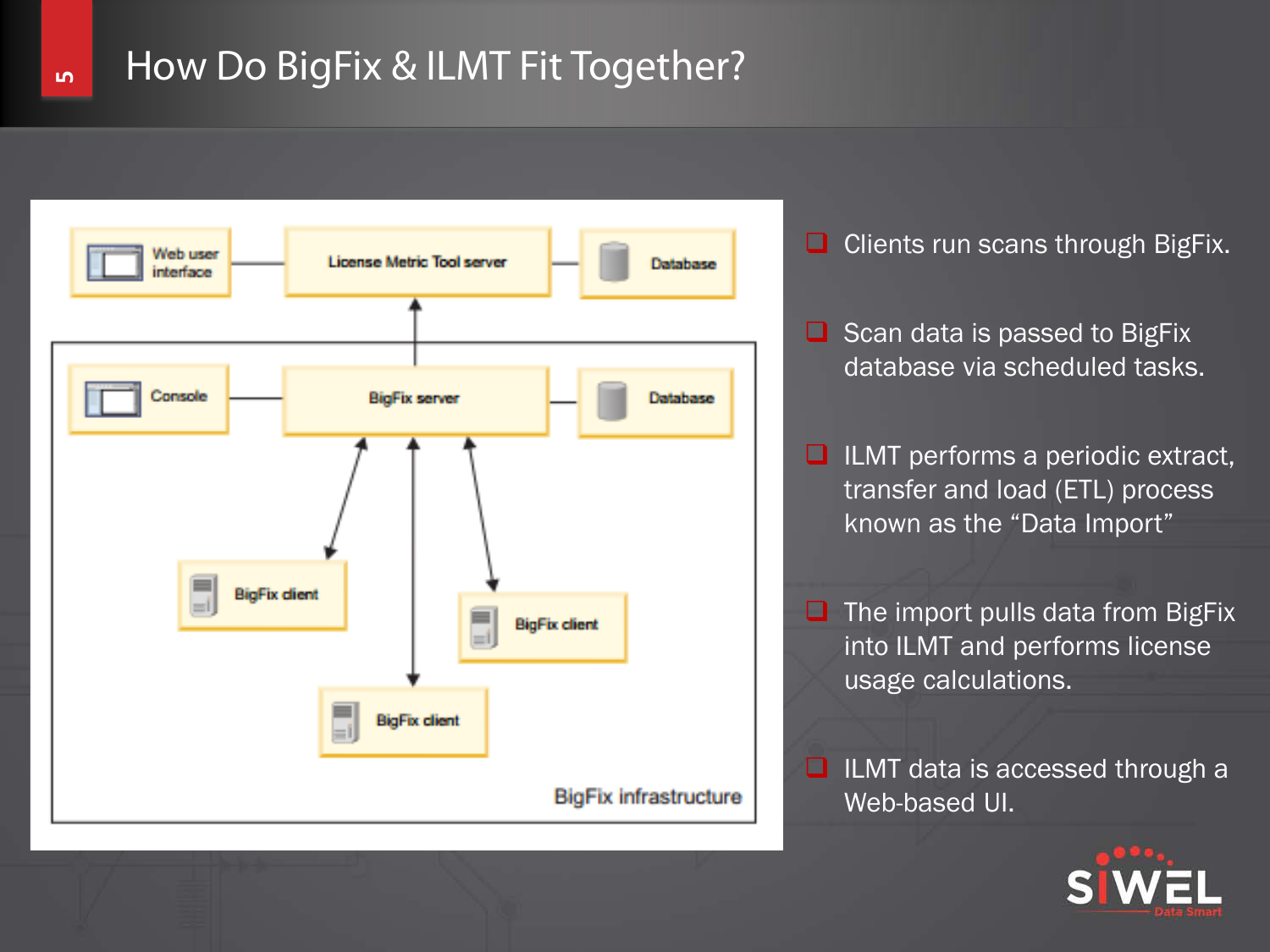#### How Do BigFix & ILMT Fit Together?

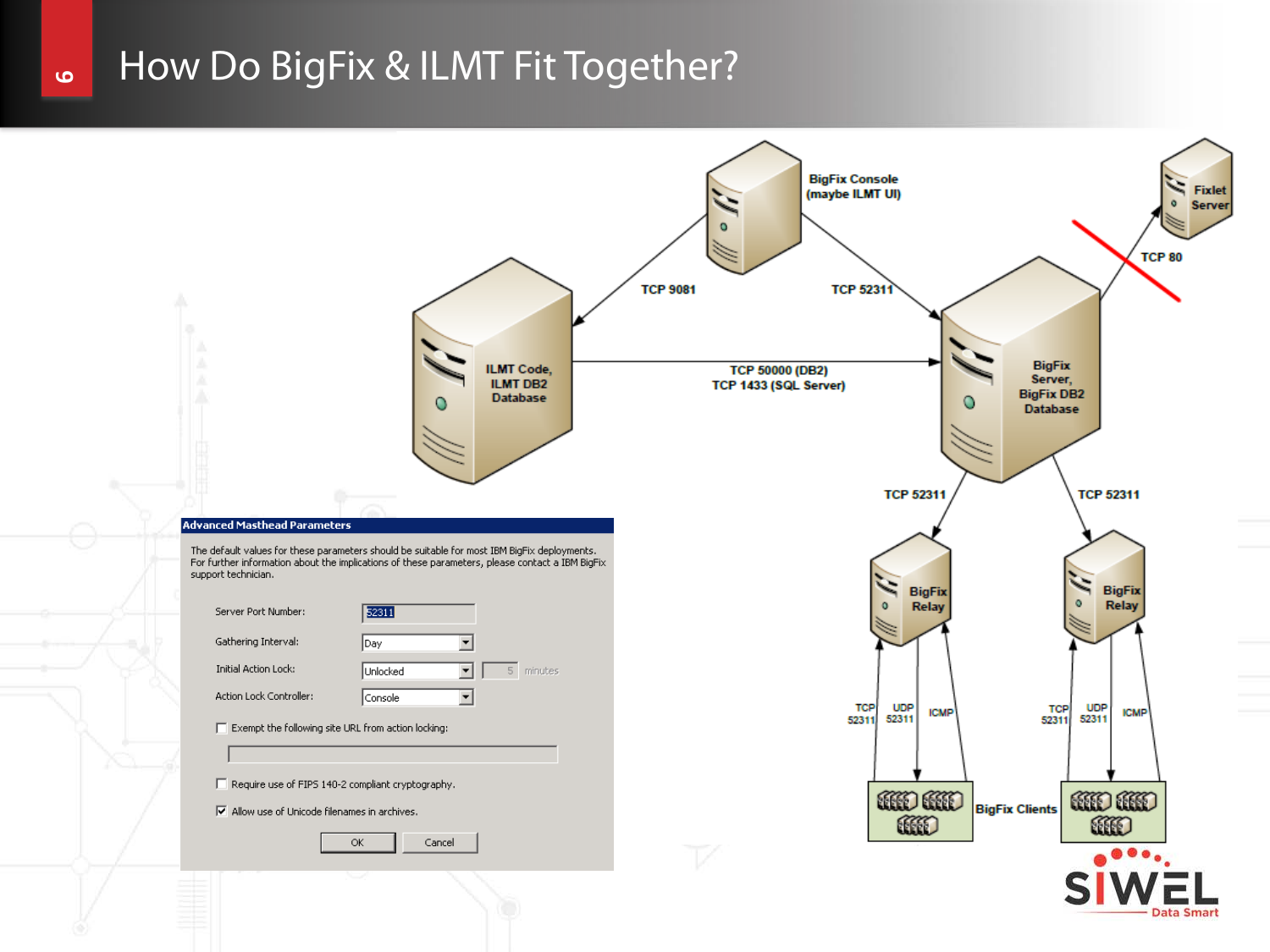#### $\mathbb{R}$ Configuring Connections in ILMT (SQL Server)

Data Source

| Database for the IBM BigFix Server*                                        | IBM BigFix Server*                                                              | <b>Web Reports Database</b>                                           |
|----------------------------------------------------------------------------|---------------------------------------------------------------------------------|-----------------------------------------------------------------------|
| Database Type*<br>SQL Server $\vert \downarrow$<br>Host*<br>iem92          | Authentication (Console Operator)<br>User Name*<br><b>IEMAdmin</b><br>Password* | Database Type*<br>SQL Server ~<br>Host*<br>iem92                      |
| Database Name*<br><b>BFEnterprise</b>                                      | <br>Disable automatic address lookup                                            | Database Name*<br><b>BESReporting</b>                                 |
| Authentication<br>Windows Authentication<br>⋒<br>SQL Server Authentication |                                                                                 | Authentication<br>Windows Authentication<br>SQL Server Authentication |
| User Name*<br>ilmt                                                         |                                                                                 | User Name*<br>ilmt                                                    |
| Password<br>                                                               |                                                                                 | Password<br>                                                          |
|                                                                            |                                                                                 |                                                                       |

From Management / Data Sources in the ILMT Web UI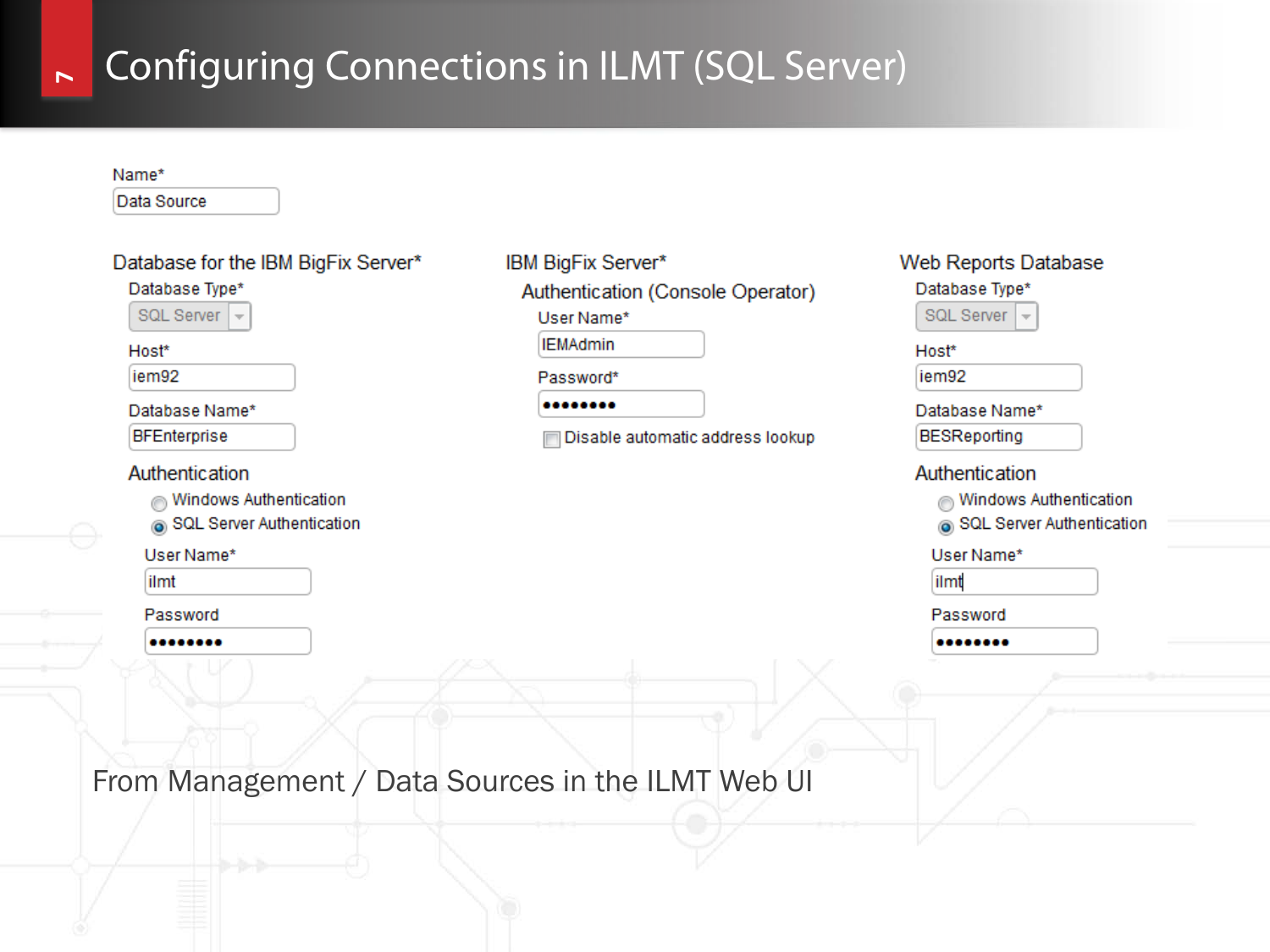# Configuring Connections in ILMT (DB2)

| Name*                               |                                   |                      |
|-------------------------------------|-----------------------------------|----------------------|
| <b>IEM Connection</b>               |                                   |                      |
| Database for the IBM BigFix Server* | IBM BigFix Server*                | Web Reports Database |
| Database Type*                      | Authentication (Console Operator) | Database Type*       |
| DB <sub>2</sub>                     | User Name*                        | DB <sub>2</sub>      |
| Host*                               | <b>IEMAdmin</b>                   | Host*                |
| iem92linuxmark.siwel                | Password*                         | iem92linuxmark.siwel |
| Port*                               |                                   | Port*                |
| 50000                               | Disable automatic address lookup  | 50000                |
| Database Name*                      |                                   | Database Name*       |
| <b>BFENT</b>                        |                                   | <b>BESREPOR</b>      |
| Authentication                      |                                   | Authentication       |
| User Name*                          |                                   | User Name*           |
| db2inst1                            |                                   | db2inst1             |
| Password*                           |                                   | Password*            |
|                                     |                                   |                      |

From Management / Data Sources in the ILMT Web UI

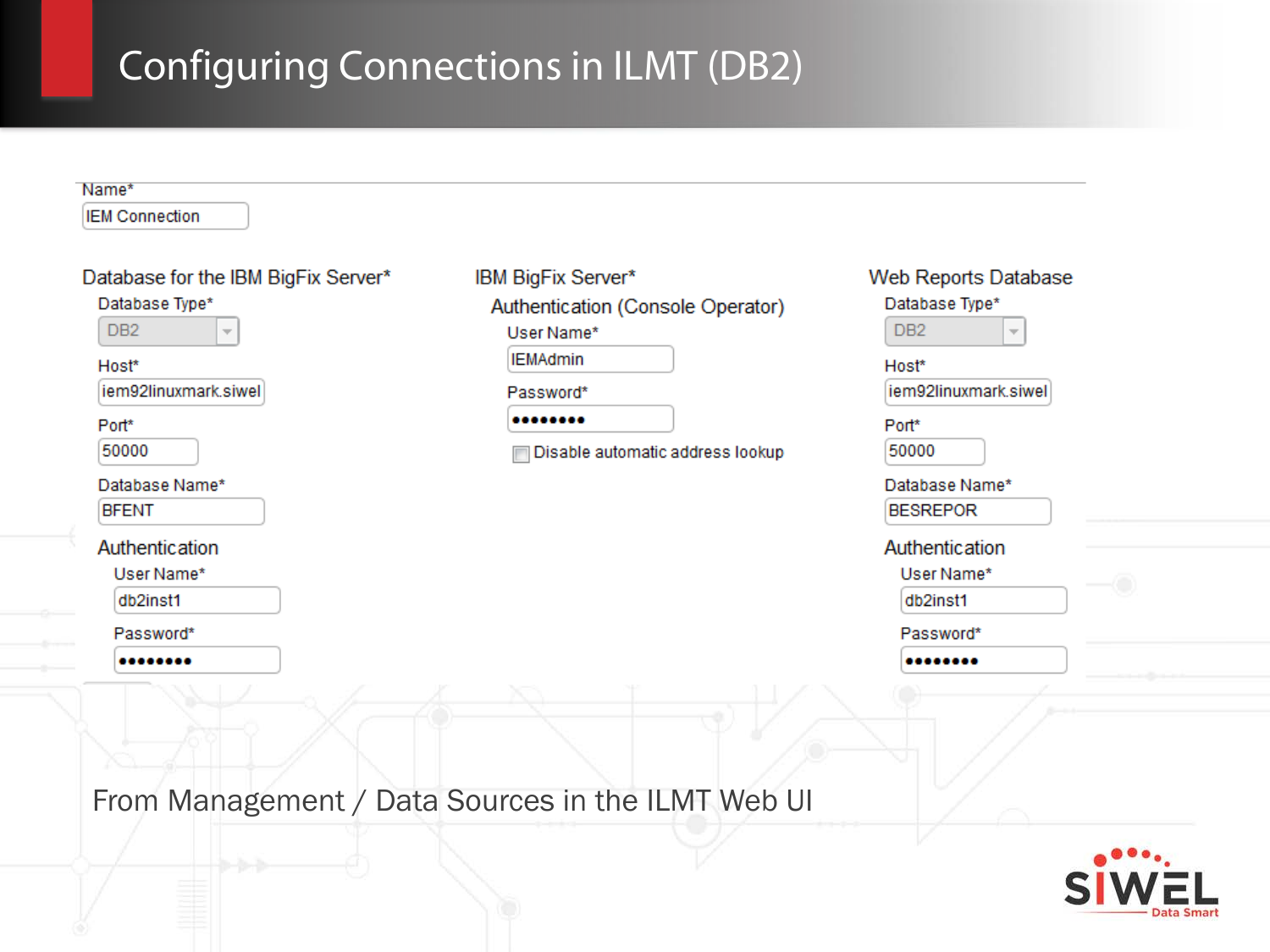# The BigFix Server



**□** BigFix Server: Managed using the BigFix Console

- **Installation of ILMT scanners**
- Setup and maintenance of software & capacity (hardware) scans
- Collection of scan data
- **•** Verification of scan results (last scan occurrence, results of software scans)
- Running the VM Manager Tool (to communicate with VMware)
- **Install ILMT upgrades (as a fixlet)**
- Upgrade scanners and the VM Manager Tool
- Install BigFix upgrades via fixlet (except 9.2.3+ to 9.5.0)

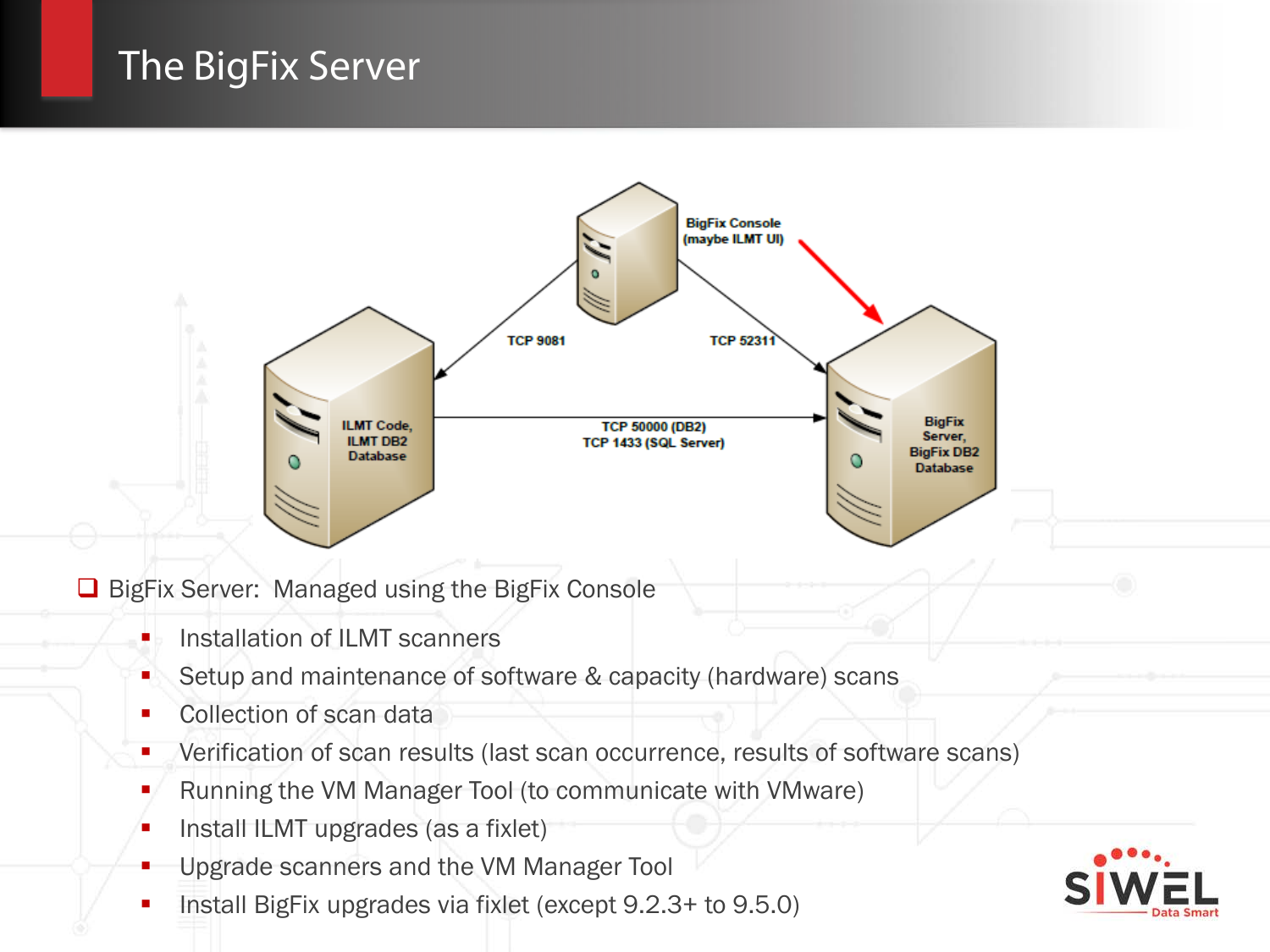# The BigFix Client



- Any computer that you want ILMT to include as part of its license analysis must be scanned
- $\Box$  Scanning is set up through the BigFix Client.
- $\Box$  The BigFix Client receives a UDP signal (over default port 52311) that it may have something to do
	- The BigFix Client evaluates whether the task to be done is relevant to this computer (should the task be run on this computer)
	- If relevant, task is performed
- $\Box$  Tasks & Fixlets
	- **Tasks such as the software scan and capacity scan** are run at scheduled intervals
	- Fixlets such as scan upgrades are run only when necessary (the client determines that something wasn't necessary before, but it is now)

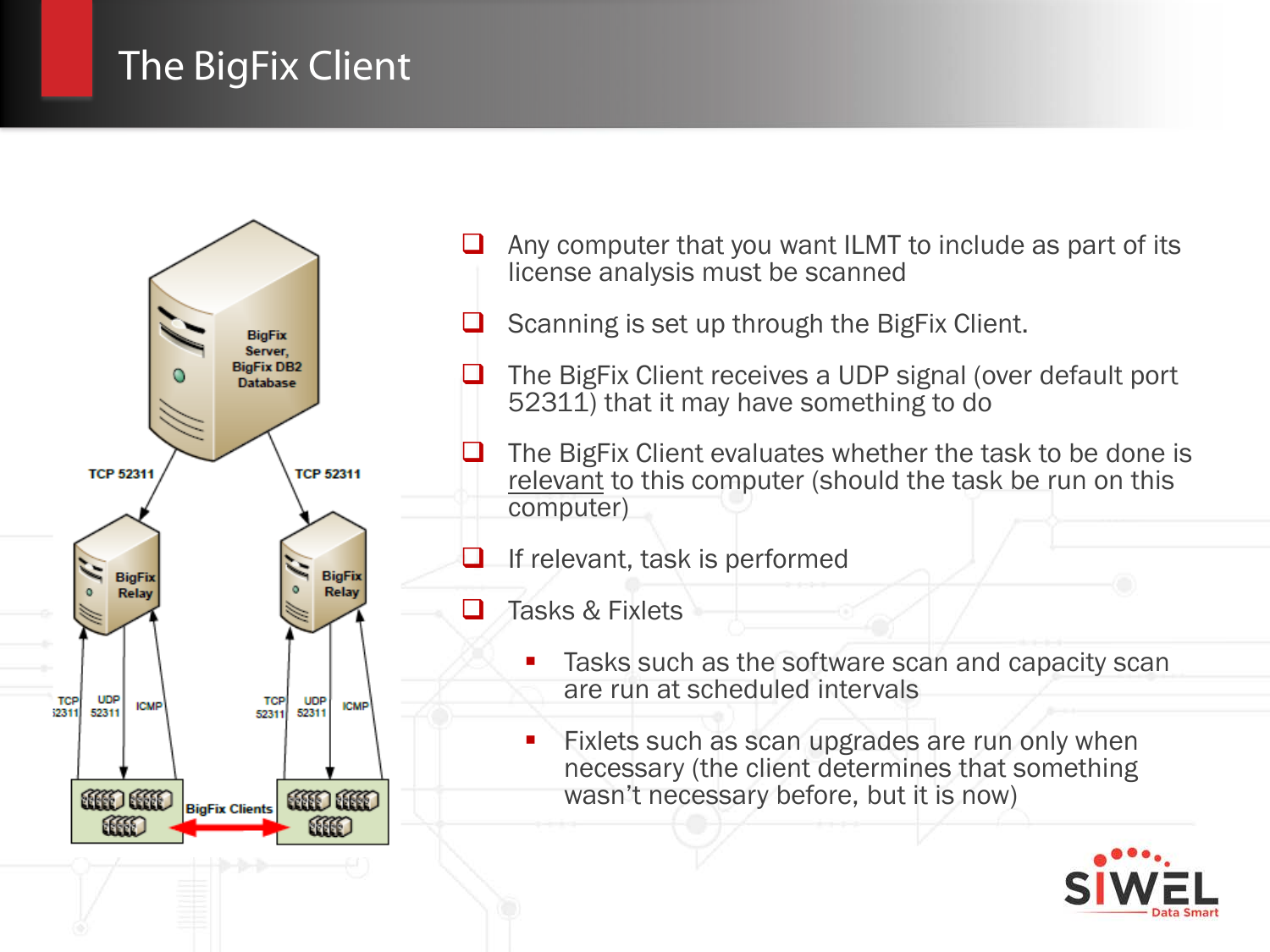# The BigFix Relay



 $\Box$  One or more computers between the BigFix server and the BigFix client that are used to scale the infrastructure up to tens or thousands of computers

 $\Box$  One typical use is for connections through firewalls

 $\Box$  Another typical use is when clients are geographically disbursed or there are simply a large number of clients

 $\Box$  Relays "relay" information to and from the BigFix Client and another Relay or the BigFix Server.

 $\Box$  Relays enable BigFix Clients to gather the latest information about new Fixlet messages, new actions, or new downloads.

 $\Box$  Relays enable BigFix Clients to pass status messages to the BigFix Server such as action results and retrieved properties.

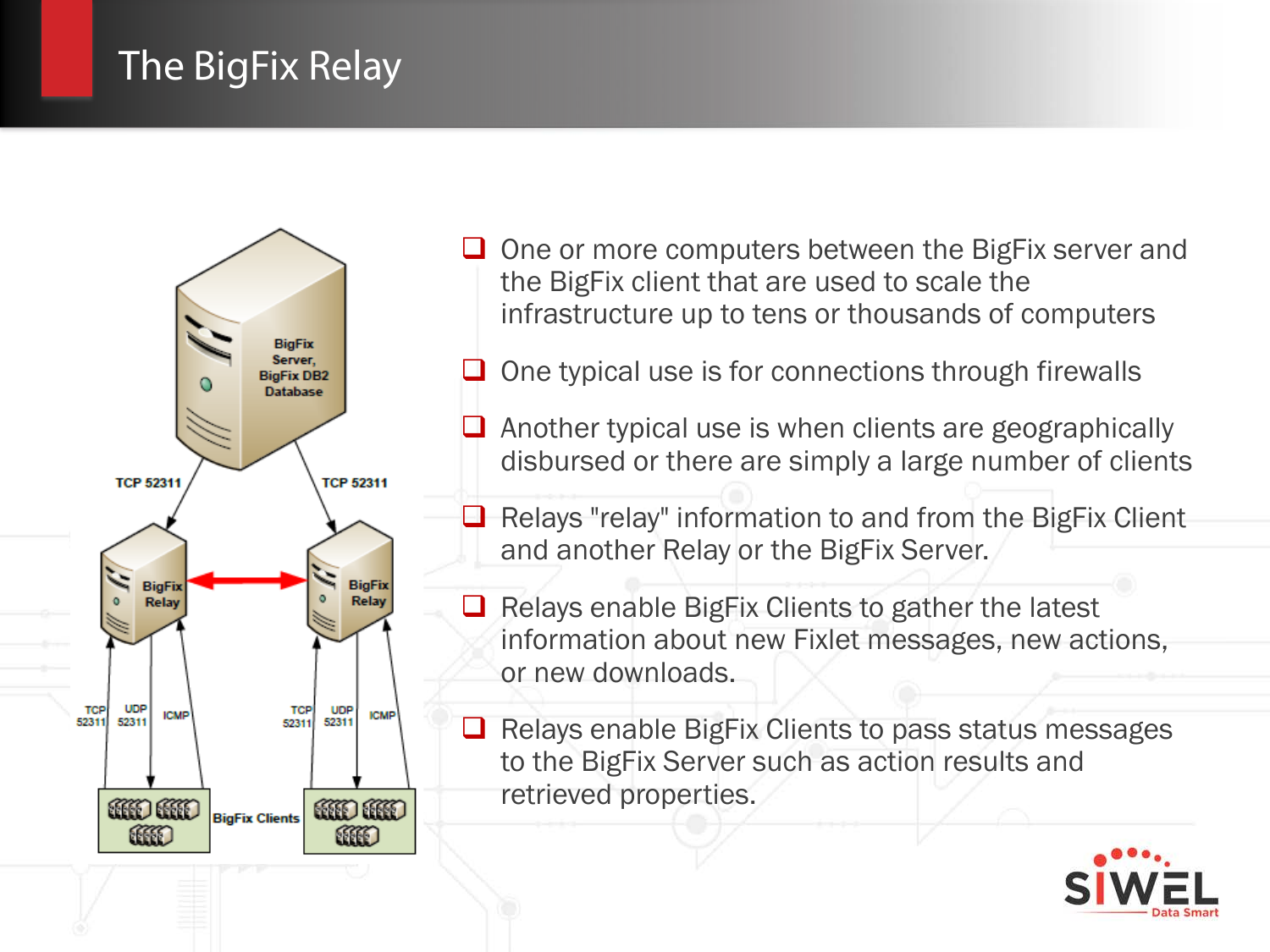## The ILMT Server



 $\Box$  Licensing calculations and some configuration is managed using the ILMT Web UI:

- Data Import
- **VM Managers**
- **Software Catalog Updates**
- **PVU Table Updates**
- **Part number uploads**
- **Connectivity to BigFix databases**
- **Your SAM Team uses the ILMT UI to perform product bundling**

Scan deployment, configuration and scheduling is done through the BigFix console

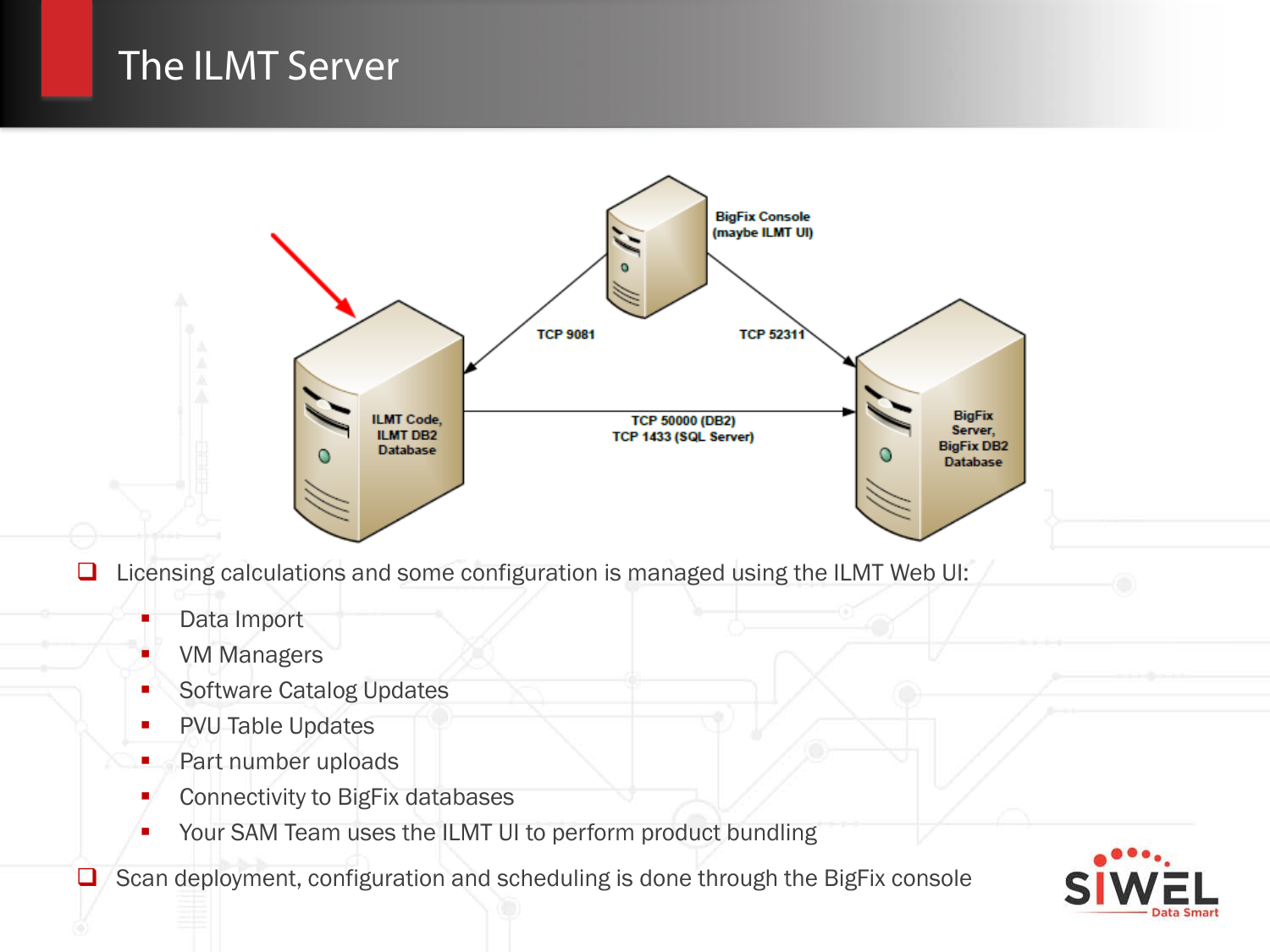#### The Relational Database



BigFix has its own databases:

- BFENT (DB2) / BFEnterprise (SQL Server): Collection of all scanned data and BigFix server settings
- BESREPOR (DB2) or BESReporting (SQL Server): Web Reports component of BigFix; VM Manager Tool uses this.
- $\Box$  ILMT has its own database:
	- TEMADB (both DB2 and SQL Server): The ILMT database of computer ... license reconciliation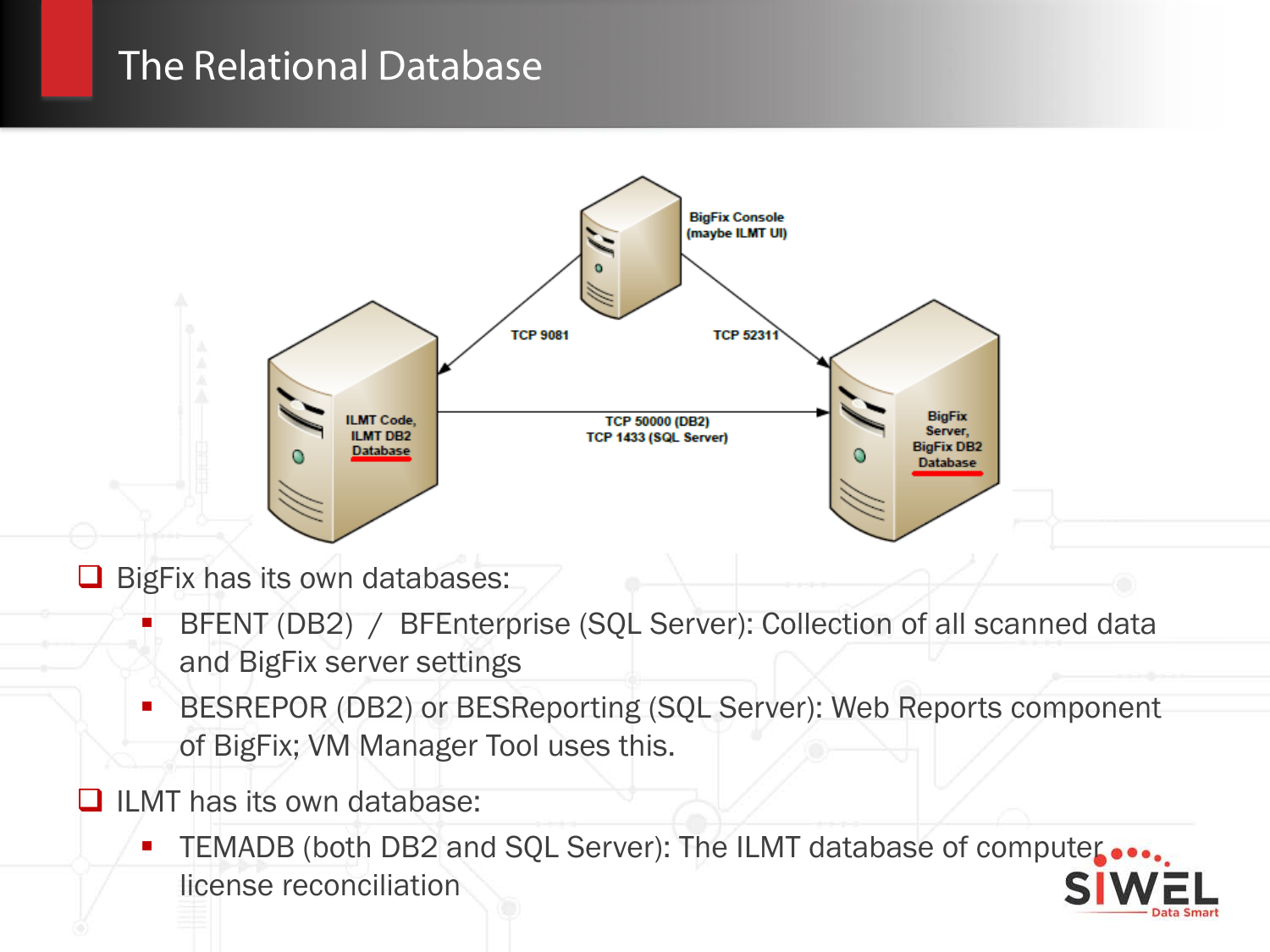#### The Relational Database



 $\Box$  ILMT pulls data from BigFix into its own database using the "Data Import"

 $\Box$  The "Data Import" is an ETL (extract, transform and load) process:

- Scan data is extracted from the BigFix database
- Software catalog is updated (if recently uploaded)
- **PVU** table is updated (if recently uploaded)
- Part number list of products you purchased is uploaded (when provided)
- This data is then combined with scan data and previous bundling decisions to compute license usage and possibly reassign bundling decisions that your SAM team has not confirmed
- Computations are stored in the ILMT TEMADB database; the SAM team accesses these results through report generation in the ILMT UI.
- I/T support must ensure that the data import completes successfully.

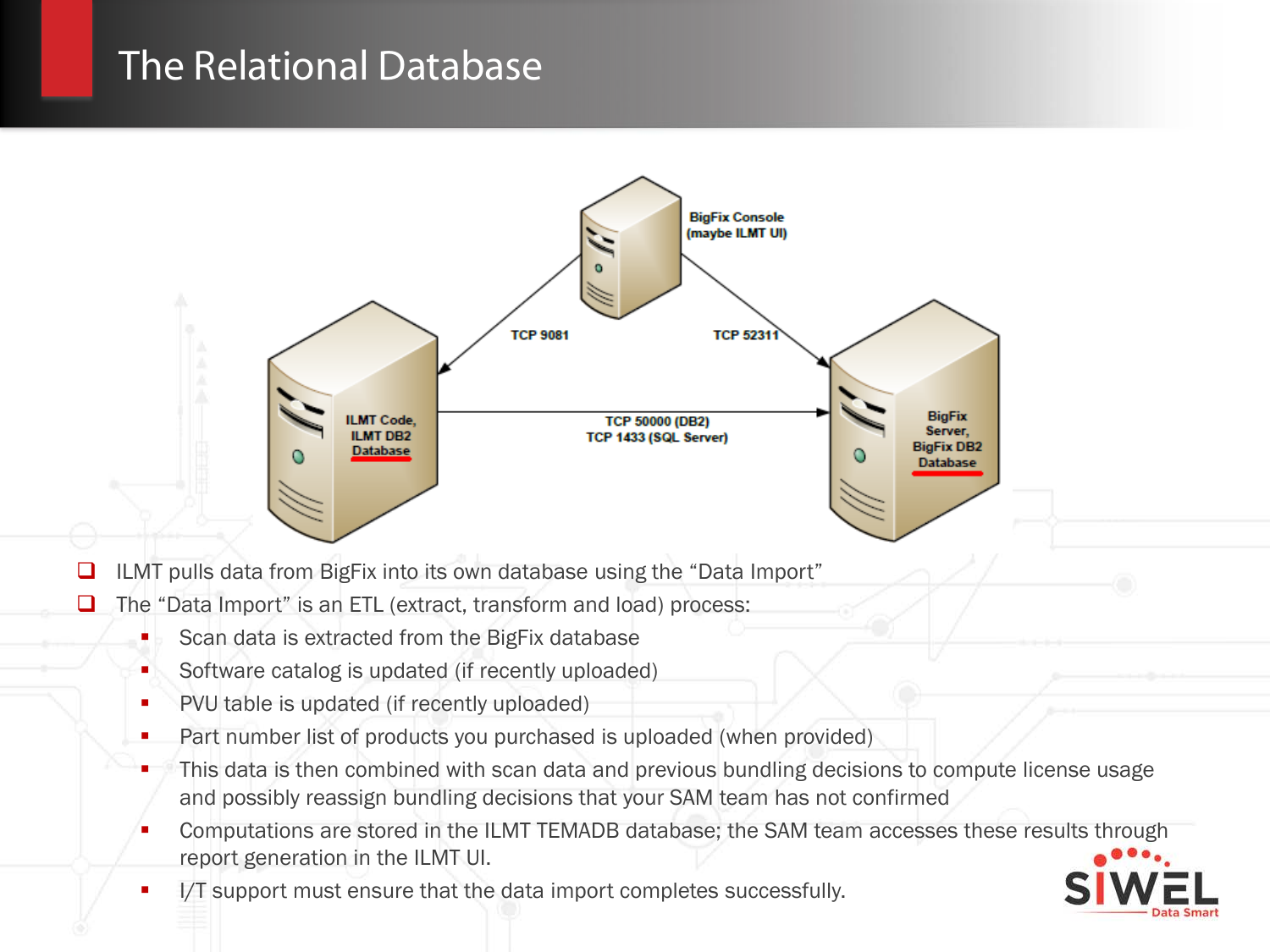# The ILMT UI

#### **□** Used by your SAM team to

- Confirm product assignments
- Reassign software components to products
- Exclude (or include) products from pricing calculations
- **Reporting** 
	- **Computer lists**
	- Software lists
	- Software Inventory
	- Audit Report
	- Upload part numbers of products that were purchased

 $\Box$  The SAM team ordinarily doesn't use the BigFix console for anything

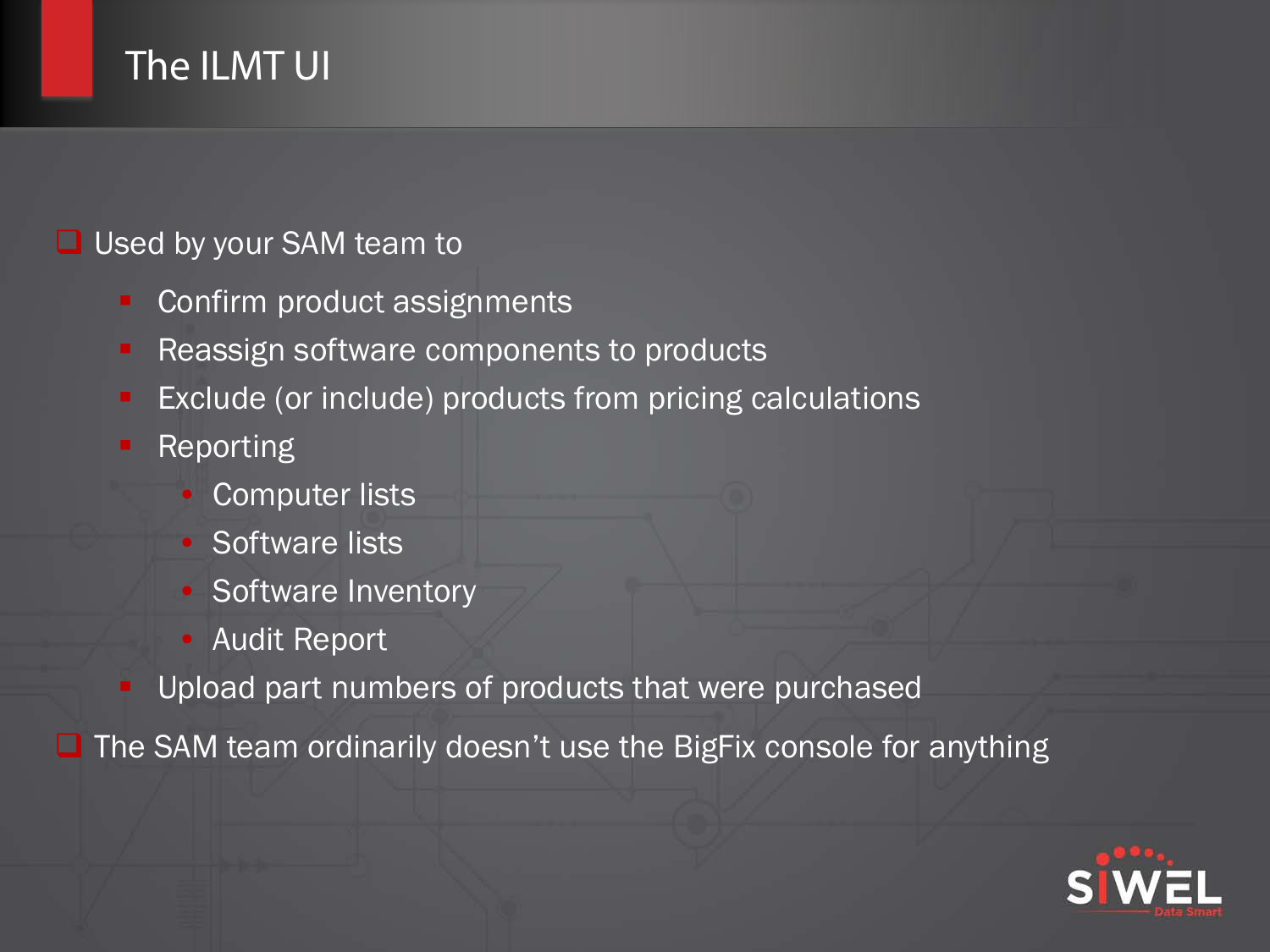# The ILMT UI

#### $\Box$  I/T uses it to

- **Examine the home page widgets for computers that have issues**
- **Configure VM Managers and test connections**
- **Modify connectivity parameters to BigFix**
- Set up users and their roles

| Overview                                                                                                                    |                                                                                                                                                                                                                                                 |                                                                                                                                                                                                                                                                                                                                                                                                                   | Send Feedback                                                                                                                                                                                                                                                                                                                                                  |
|-----------------------------------------------------------------------------------------------------------------------------|-------------------------------------------------------------------------------------------------------------------------------------------------------------------------------------------------------------------------------------------------|-------------------------------------------------------------------------------------------------------------------------------------------------------------------------------------------------------------------------------------------------------------------------------------------------------------------------------------------------------------------------------------------------------------------|----------------------------------------------------------------------------------------------------------------------------------------------------------------------------------------------------------------------------------------------------------------------------------------------------------------------------------------------------------------|
| <b>Rum</b><br>$\Omega$<br>$\Omega$<br>$\Omega$<br>Last successful complete import at 10/17/2016 12:00 PM<br>Agent problems. | <b>Deployment Health</b><br>Total computers: 12<br>0 Disconnected (0%)<br>0 Low Disk Space (0%)<br>$\Box$ 0 Out of Sync (0%)<br>0 Missing Prerequisites (0%)<br>$\circ$<br>To learn more about troubleshooting the problems, see the help topic | <b>Scan Health</b><br>Total computers: 12<br>0 Failed Scan (0%)<br>0 Missing Software Scan (0%)<br>0 Outdated Catalog (0%)<br>mputers<br>0 Scan Not Uploaded (0%)<br>0 Unscanned Shared Disks<br>ъ<br>(0% )<br>Number<br>$\Omega$<br>$\Omega$<br>$\Omega$<br>$\circ$<br>To learn more about troubleshooting the problems, see Scan<br>problems.<br>To learn more about the analyses, see Activating the analyses. | <b>IBM Capacity Data Completeness</b><br>12 OK (100%)<br>computers<br>0 No Scan Data (0%)<br>0 No Host Scan Data (0%)<br>0 No VM Manager Data (0%)<br>ъ<br>Number<br>$\Omega$<br>$\Omega$<br>$\Omega$<br>To retrieve capacity data from VM Managers, configure VM Manager<br>connections.<br>To learn how capacity data is collected, read Capacity data flow. |

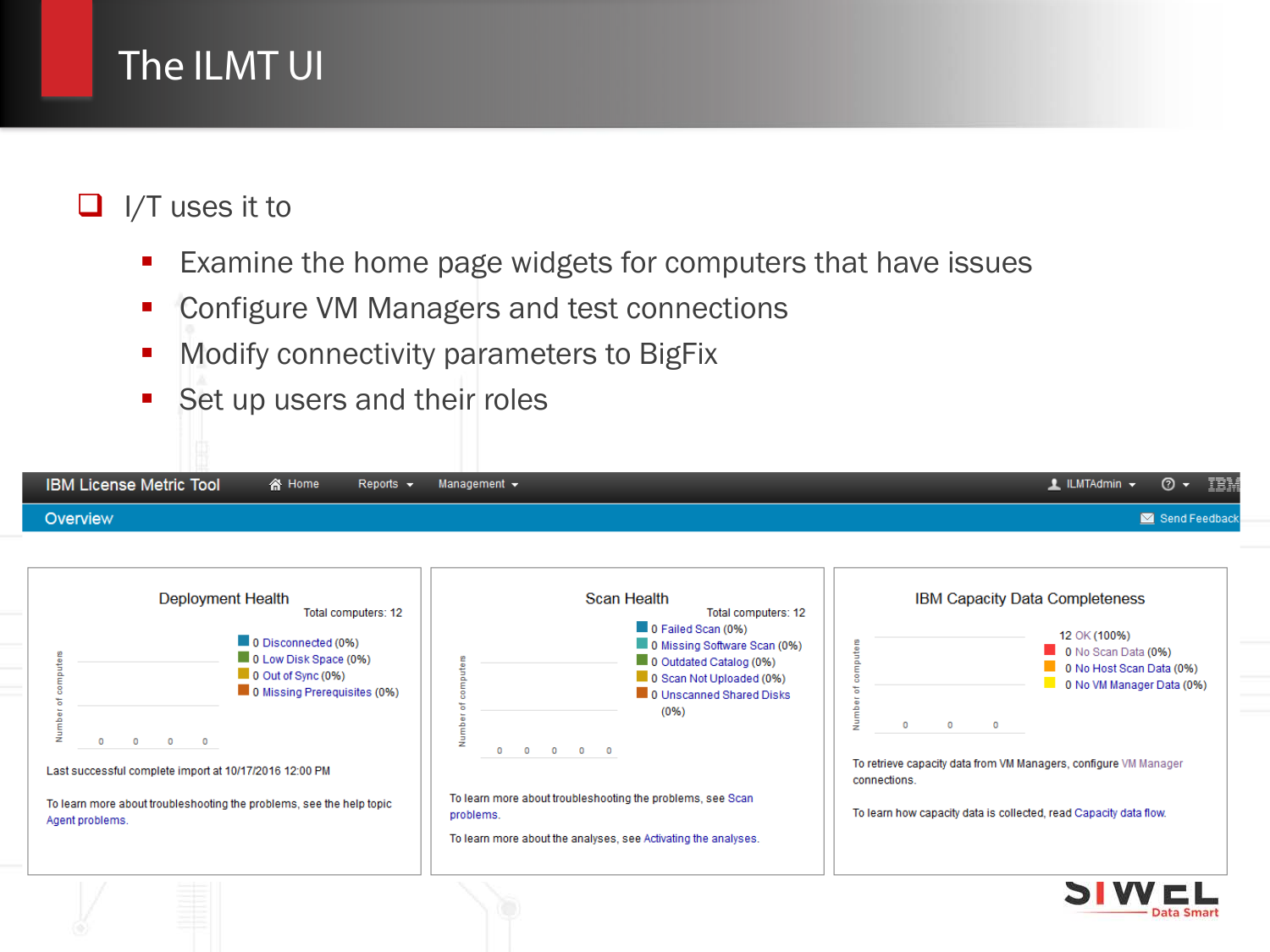# **Skills**

 $\Box$  So now that we know a bit about ILMT, what \*ARE\* the skills necessary to support it?

- **O** Skills:
	- **TCP/IP networking**
	- **Relational Database**
	- **-** OS level skills: Windows and/or Linux
	- **BigFix**
	- **ILMT** product specific things
	- **Forensics**

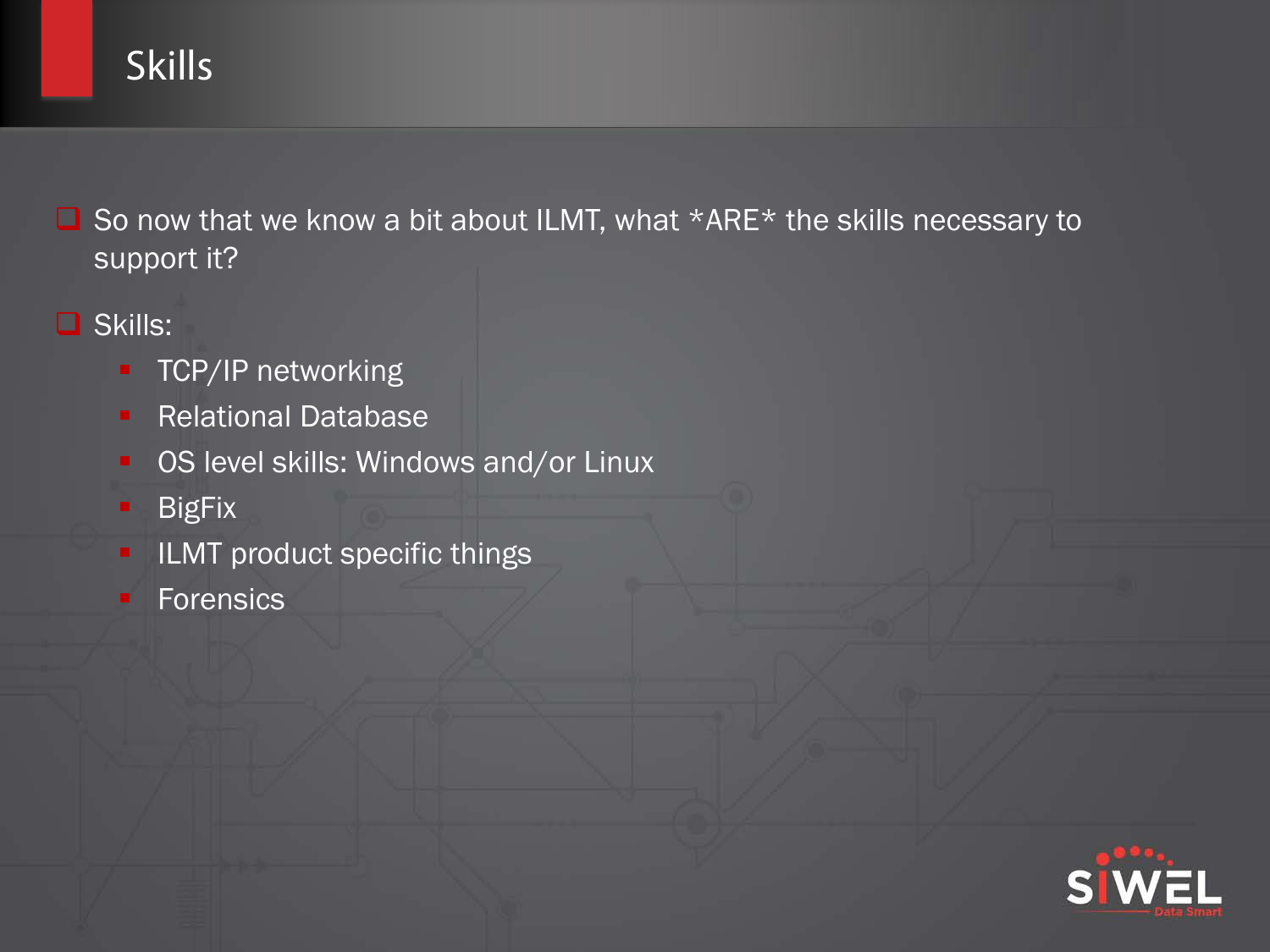# TCP/IP

- Unless your deployment is very small (up to 5,000 clients being monitored), you're likely going to have one server for the ILMT server code and database, and one server for BigFix and its databases.
- $\Box$  You need to configure ILMT to connect to BigFix so it can perform its extract, transfer and load (the ILMT "Import").
- □ Clients being deployed have to talk to the BigFix server you set up.
- You may have BigFix clients that need to connect to the BigFix server through firewalls.
- $\Box$  You probably have to set up BigFix relays to help with network traffic and firewall crossings.
- Your lucky number will become 52311.
- $\Box$  ping, netstat, tracert and telnet utilities will become your friends.
- $\Box$  "port" doesn't mean "left" or "safe haven"

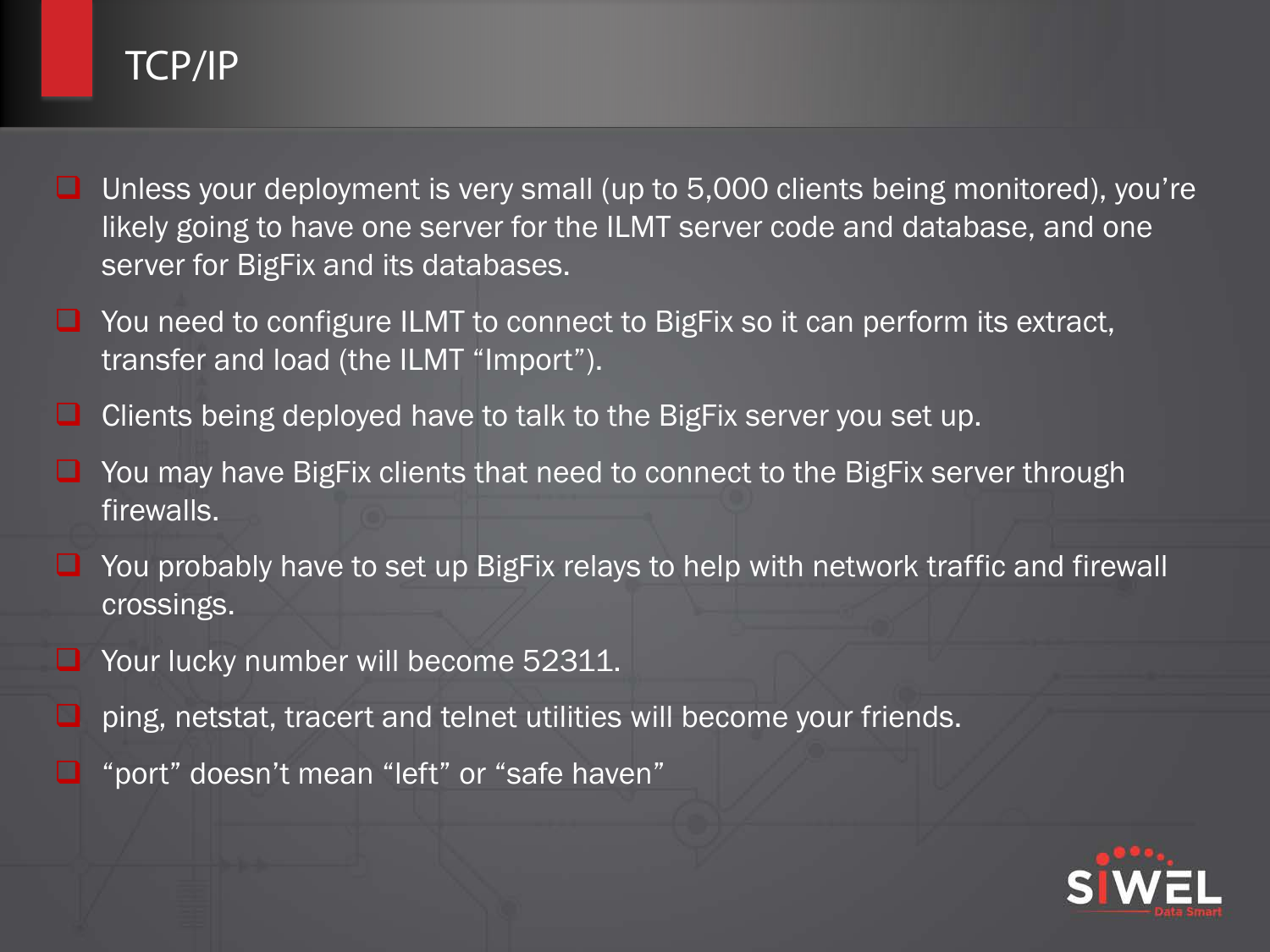#### Relational Database

- DB2 or SQL Server
- $\Box$  You don't have to be a database administrator (DBA), but it sure helps if you have some DBA skills.
- $\Box$  Issues that occur usually pertain to the transaction log
	- Oh wait, you do know what the transaction log is, right?
	- **Enables transactions to be played back in the event of a server failure**
	- [http://www.ibm.com/developerworks/data/library/techarticle/0301kline/](http://www.ibm.com/developerworks/data/library/techarticle/0301kline/0301kline.html) [0301kline.html](http://www.ibm.com/developerworks/data/library/techarticle/0301kline/0301kline.html)
- $\Box$  Don't let the transaction log run out of space!
	- Logs in SQL Server are set to grow automatically as needed, but you still have to monitor for available disk space
	- **Create one or two large files on the file system that can be immediately** deleted when the disk fills up, allowing for breathing room while you allocate more space
	- DB2 transaction log is usually a set size that can't be exceeded

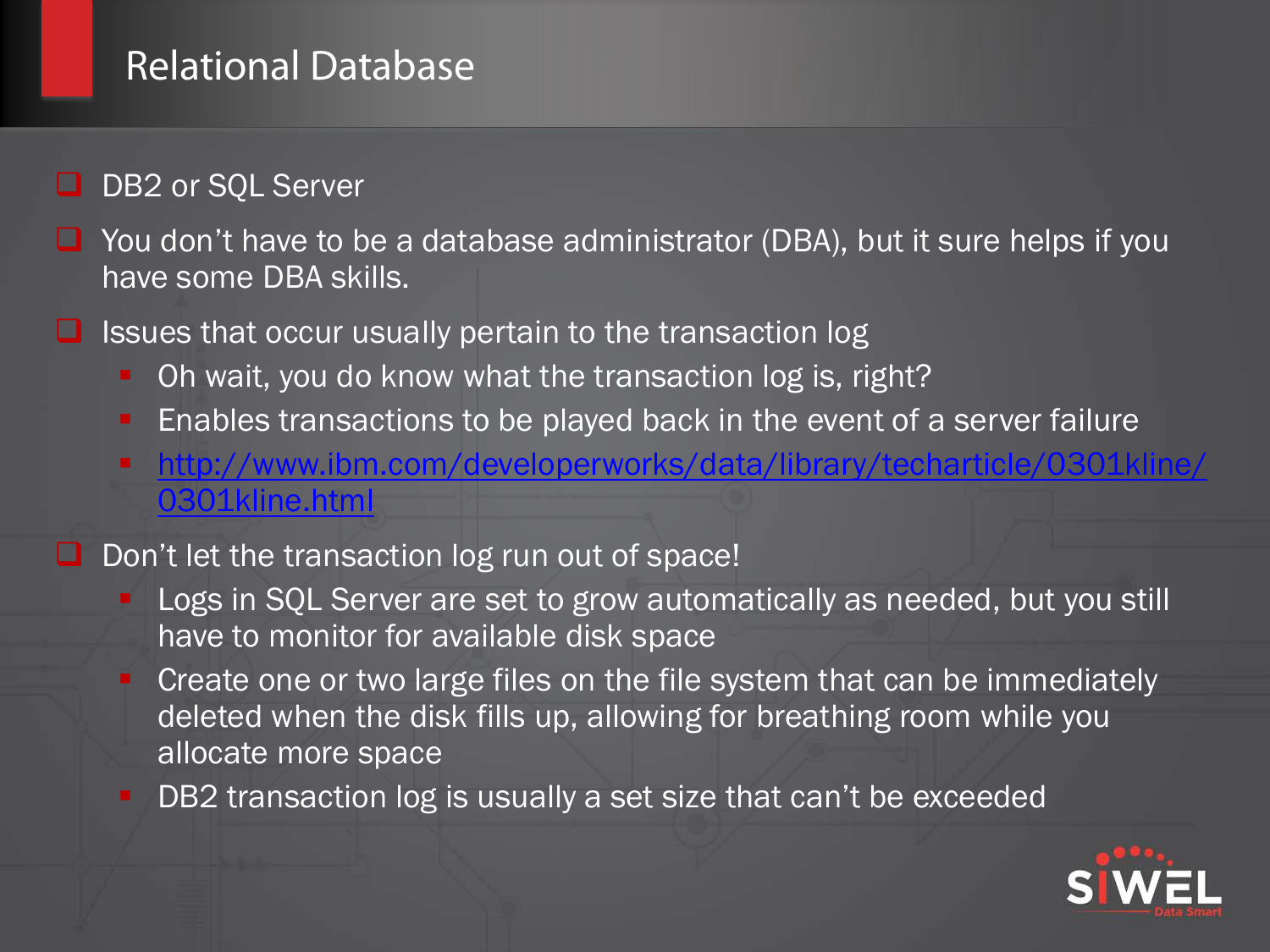## Relational Database

 $\Box$  For some ILMT upgrades that use DB2, you will need to increase the size of the transaction log.

- $\Box$  Common upgrade scenario with DB2 for existing deployments:
	- ILMT in the past shipped with DB2 10.5.0.3; it might ship with fixpack 5 now.
	- To apply upgrades, you have to upgrade DB2 to fixpack 5 or higher
	- **DB2** is not an easy database to stop, and under Linux, it has to be completely stopped, including the fault monitor.
	- If you don't stop the fault monitor, the Linux DB2 upgrade appears to start properly (and even says that it stopped the fault monitor) but fails miserably about a third of the way into the upgrade because even the upgrade can't stop the fault monitor!

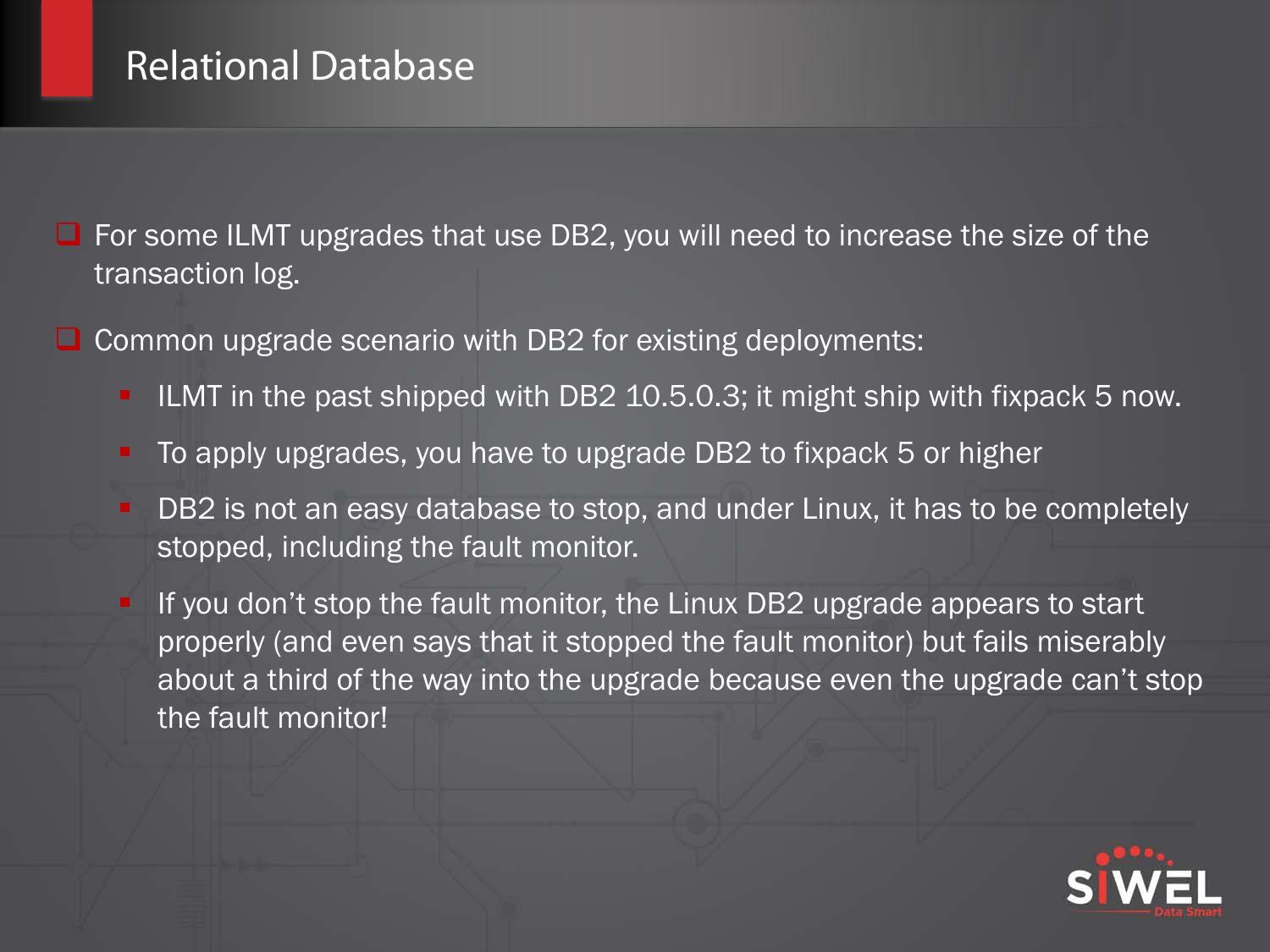### Relational Database

**D** DB2 fault monitor:

Stopping DB2, including the fault monitor: [https://www.ibm.com/support/knowledgecenter/SSEPGG\\_10.5.0/com.ib](https://www.ibm.com/support/knowledgecenter/SSEPGG_10.5.0/com.ibm.db2.luw.qb.server.doc/doc/t0024969.html) [m.db2.luw.qb.server.doc/doc/t0024969.html](https://www.ibm.com/support/knowledgecenter/SSEPGG_10.5.0/com.ibm.db2.luw.qb.server.doc/doc/t0024969.html)

Starting the DB2 fault monitor: [http://www-](http://www-01.ibm.com/support/docview.wss?uid=swg21209001)[01.ibm.com/support/docview.wss?uid=swg21209001](http://www-01.ibm.com/support/docview.wss?uid=swg21209001)

 $\Box$  Query writing (or at least, understanding)

**• You may be supplied SQL to run in an ad-hoc manner by IBM support to** help resolve open Service Requests (SRs)

 $\Box$  Database permissions could come into play if you use database userids that are different from the defaults

■ "IBM Redbook "Up and Running With DB2 on Linux" <http://www.redbooks.ibm.com/redbooks/pdfs/sg246899.pdf>

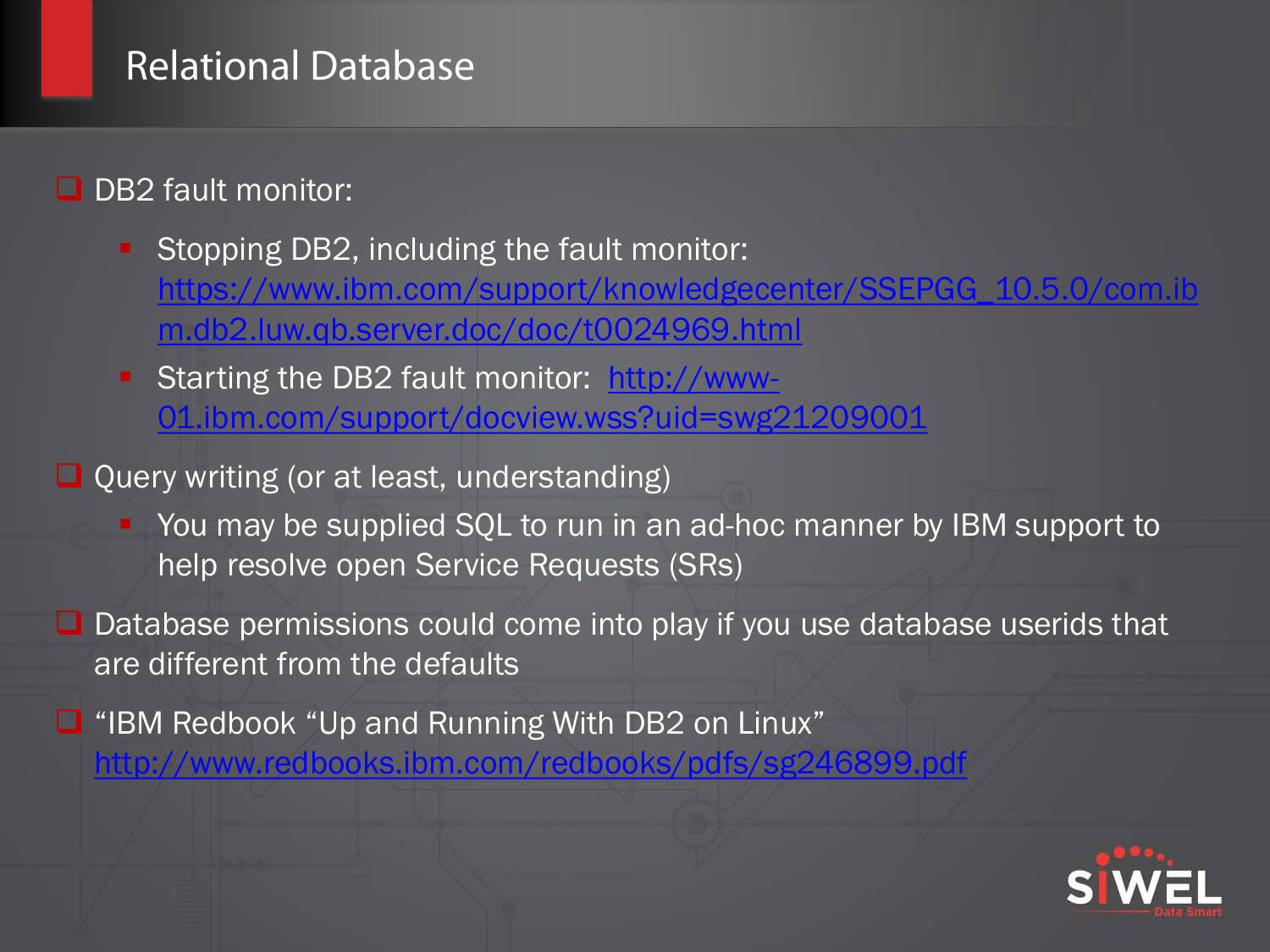# OS Level Skills

- $\Box$  More familiarity with Windows than Linux
- $\Box$  If you're familiar with the Windows command prompt, you're really half way there with Linux.
- $\Box$  The Linux installation process for both BigFix & ILMT is not that cumbersome.
- $\Box$  Practice installing Linux on a VM or two.
	- If you want to practice with Linux commands, have a look at this Linux emulator that runs right in your browser: <http://bellard.org/jslinux/index.html>.
	- DOS vs Linux command comparison:
		- [http://www.yolinux.com/TUTORIALS/unix\\_for\\_dos\\_users.html](http://www.yolinux.com/TUTORIALS/unix_for_dos_users.html)
	- **"** "[CompTIA Linux+ Study Guide"](http://www.barnesandnoble.com/p/comptia-linux-powered-by-linux-professional-institute-study-guide-christine-bresnahan/1124328797/2671832261969) by Christine Bresnahan and Richard Blum
- $\Box$  Use commands to check for available space, unzip files, change directories, look at logs
- $\Box$  Most used command: tail  $-f$  < log file name > makes a log file "alive" like a console so you can see things happen as they occur.
- $\Box$  Tail is also available for Windows.

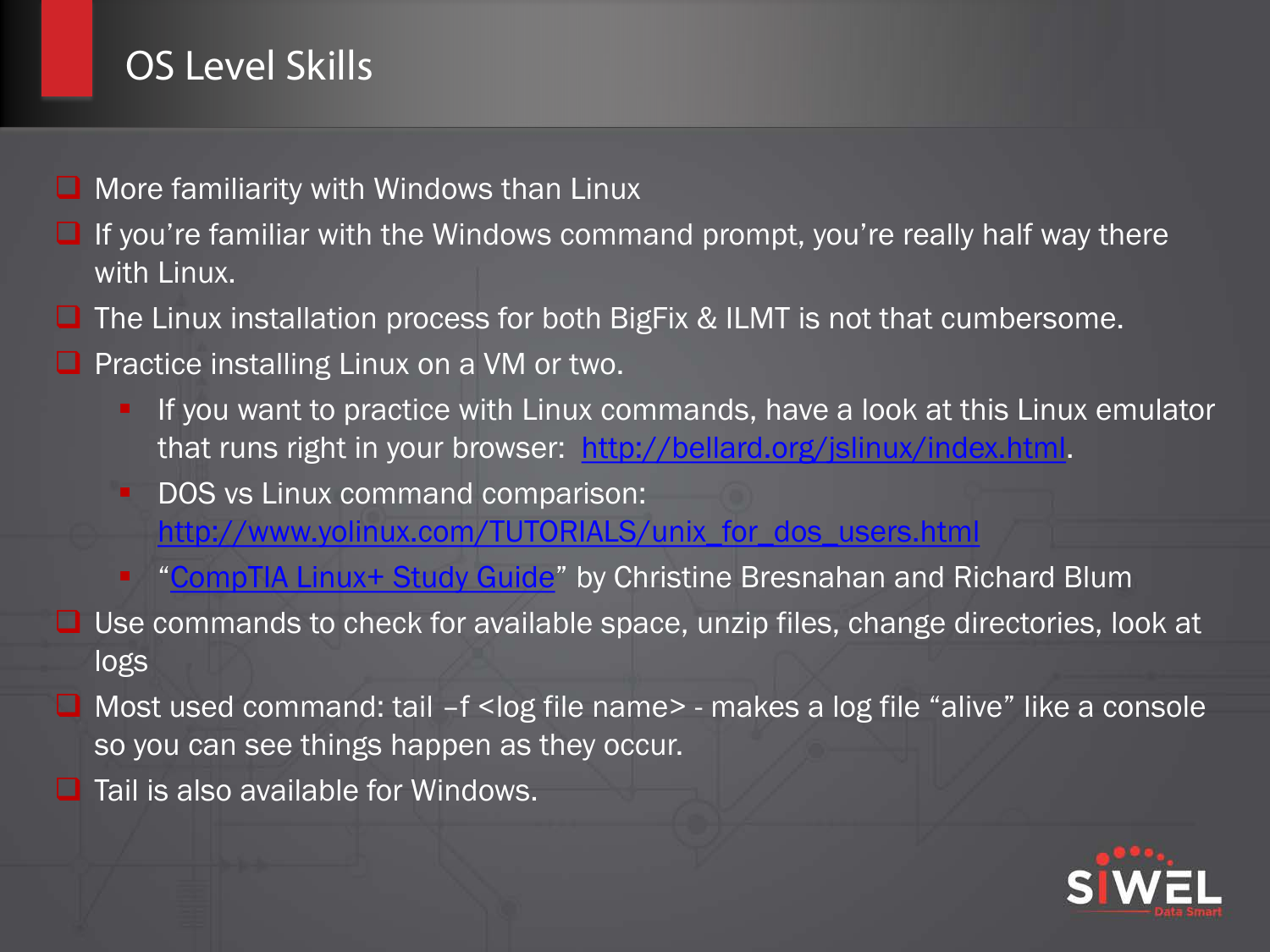# **BigFix**

**Q** Where all the connectivity is between clients & server.

 $\Box$  You need to be comfortable with all sorts of new concepts:

- **Relays**
- **Masthead file**
- The concept of "relevance"
- **E** Sites
- **Tasks & fixlets**
- Actions
- **Analyses**

 $\Box$  It helps to be able to read relevance language

Client relevance vs. session (loosely, server) relevance

 $\Box$  Must be comfortable using the BigFix console

- "taking action" to schedule ILMT hardware and software scans
- **using analyses to verify results**
- **•** "show action info" to see the results of an action

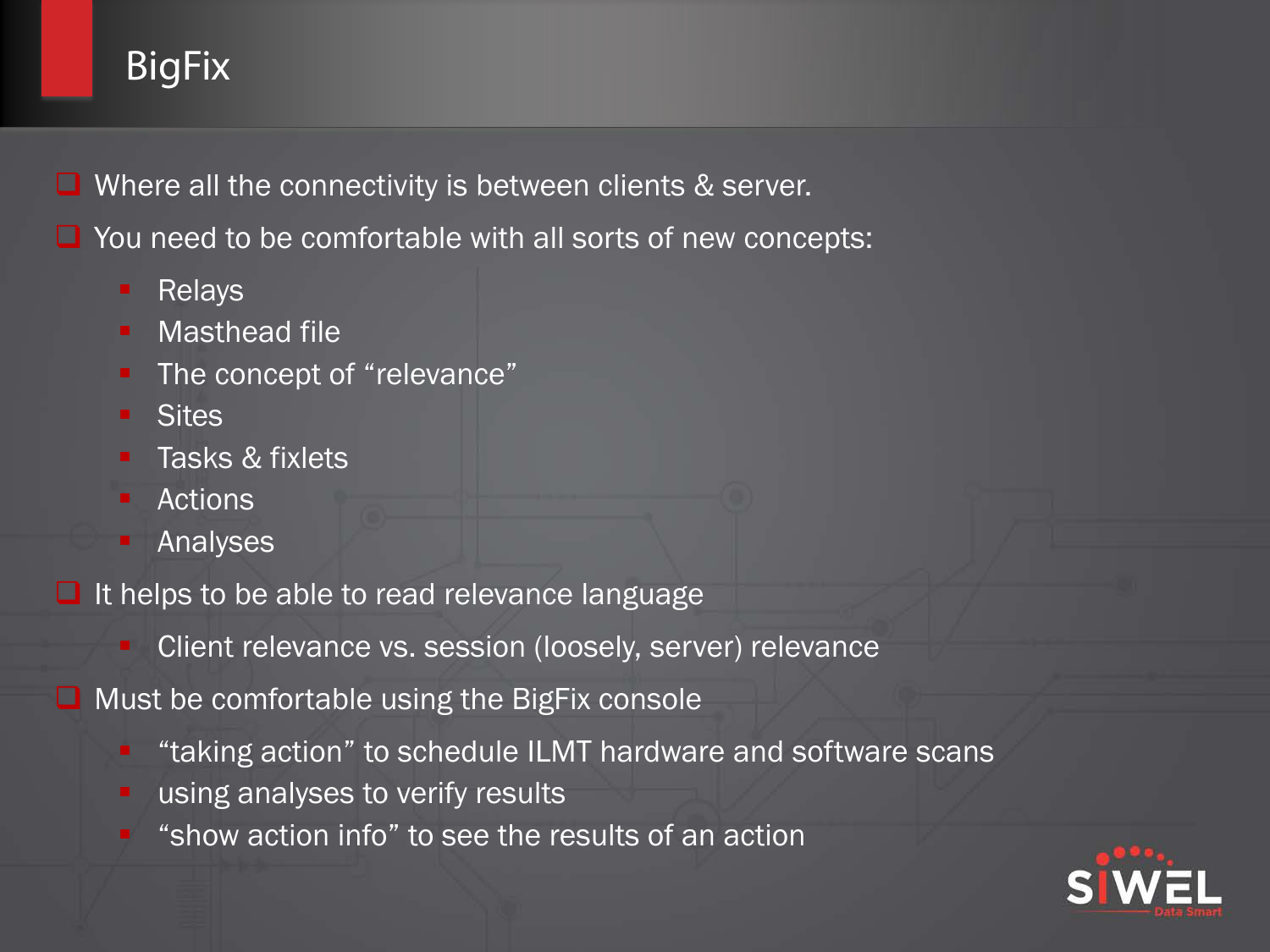# BigFix

**■** If you're designing a new deployment of ILMT, nearly all of the design will focus on the BigFix architecture:

- How many clients?
- Where are the clients?
- **How many relays?**
- Clients in slow or remote networks?
- Clients whose connection needs to cross a firewall?
- **Projected growth of clients?**
- $\Box$  How to get up to speed (hope you like to read):
	- "RTFM" (read the "fine" manuals)
		- Install
		- Admin
		- Console guide
		- Wiki
	- - BigFix videos! [http://www-](http://www-01.ibm.com/support/docview.wss?uid=swg21616676)<br>[01.ibm.com/support/docview.wss?uid=swg21616676](http://www-01.ibm.com/support/docview.wss?uid=swg21616676)
	- BigFix forum: <https://forum.bigfix.com/>

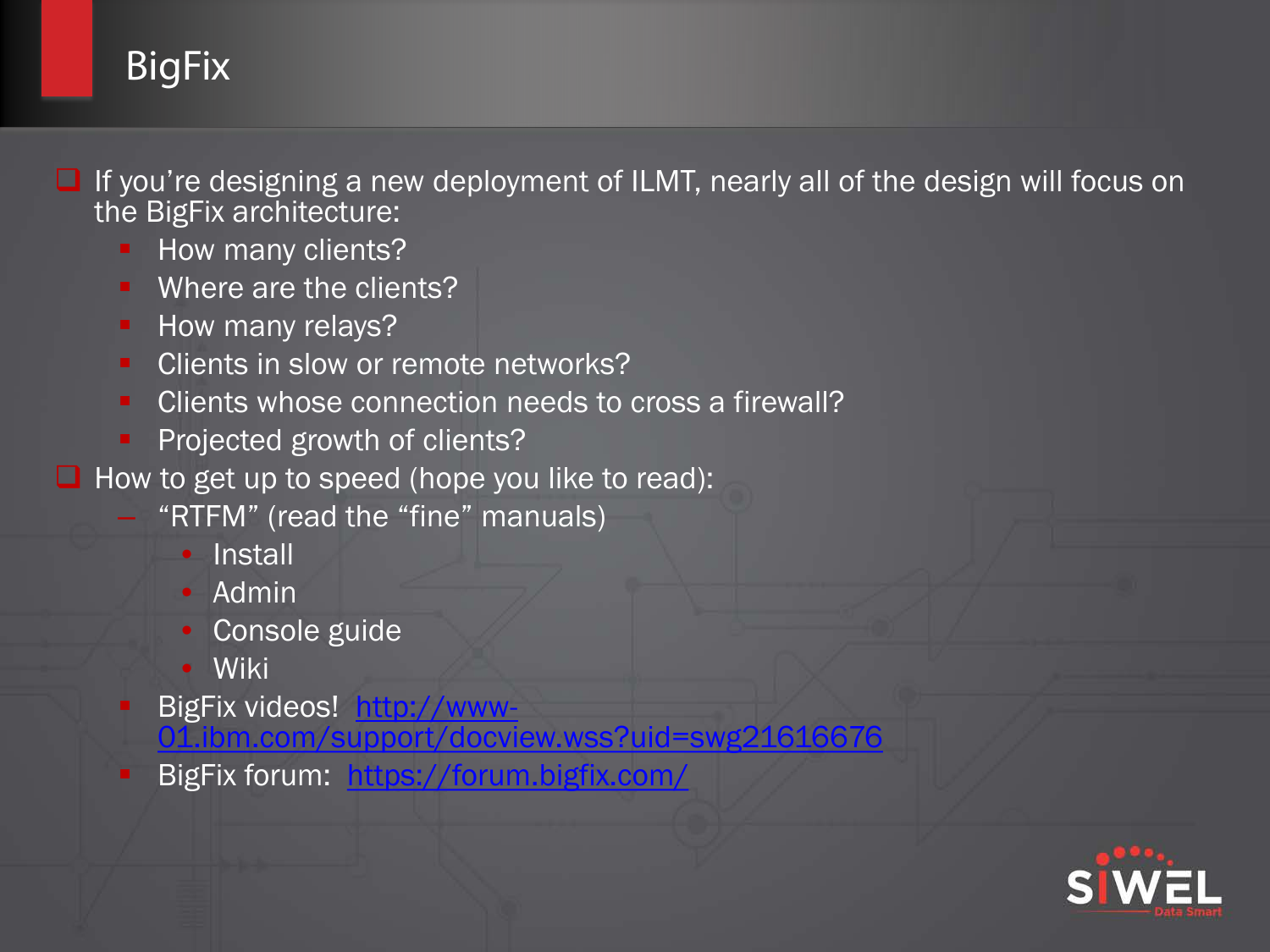# BigFix & ILMT joined at the hip

- $\Box$  ILMT "sits on top of" BigFix Infrastructure but in some cases is "right there" with **BigFix**
- $\Box$  Connection to VM Managers is created and the connection test is launched through the ILMT UI, but the actual use of the connection is the VM Manager Tool on the BigFix server
	- **Test Connection fixlet**
	- Configure VM Manager fixlet
- $\Box$  Loading an updated software catalog is performed through the ILMT UI and is deployed to all clients through the Data Import
	- Updates software catalog in ILMT database
	- Creates "Catalog Update" fixlet, which is dispatched to all clients
- **ILMT** Forum:
	- [https://www.ibm.com/developerworks/community/forums/html/forum?id=11111](https://www.ibm.com/developerworks/community/forums/html/forum?id=11111111-0000-0000-0000-000000002453). [111-0000-0000-0000-000000002453](https://www.ibm.com/developerworks/community/forums/html/forum?id=11111111-0000-0000-0000-000000002453)

■ Works great when things go right, but what to do when things go wrong?

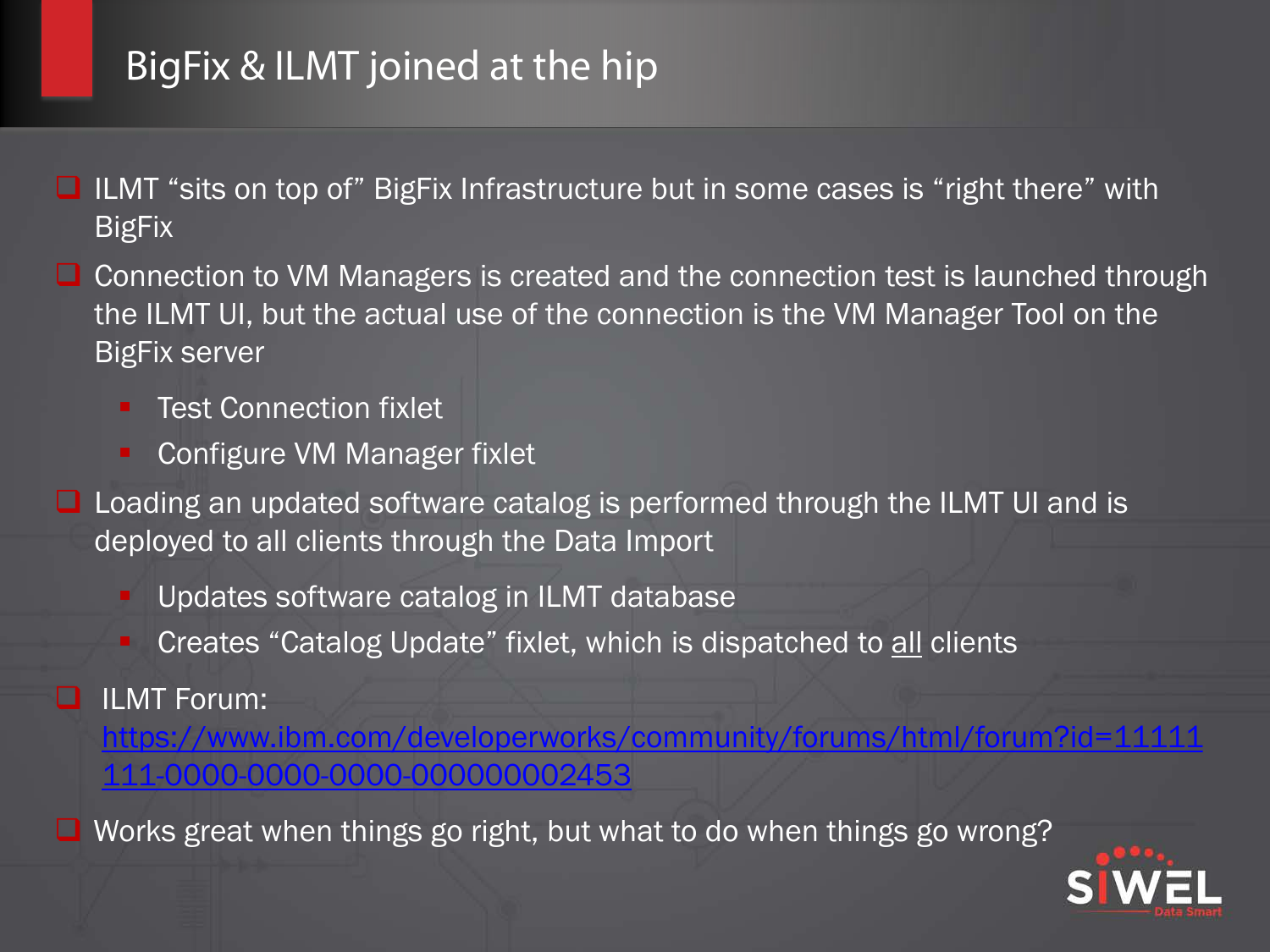## Forensics!

 $\Box$  Every aspect of an ILMT deployment has logs:

- **ILMT UI has logs**
- **VM Manager Tool has logs**
- Data Import has logs
- **BigFix client has logs**
- **BigFix server has logs**
- **BigFix relay has logs**
- BigFix actions have logs! ("Show Action Info" in BigFix console)
- DB2 has logs
- **SOL Server has logs**

 $\Box$  BigFix also has analyses to aid in troubleshooting that record non-fatal errors, such as an action failing to run, or an ILMT software scan not completing

 $\Box$  Where do you get started?

**Usually don't need to look at DB2 or SQL Server logs themselves unless there's** some deep rooted issue with the database manager itself (highly unlikely)

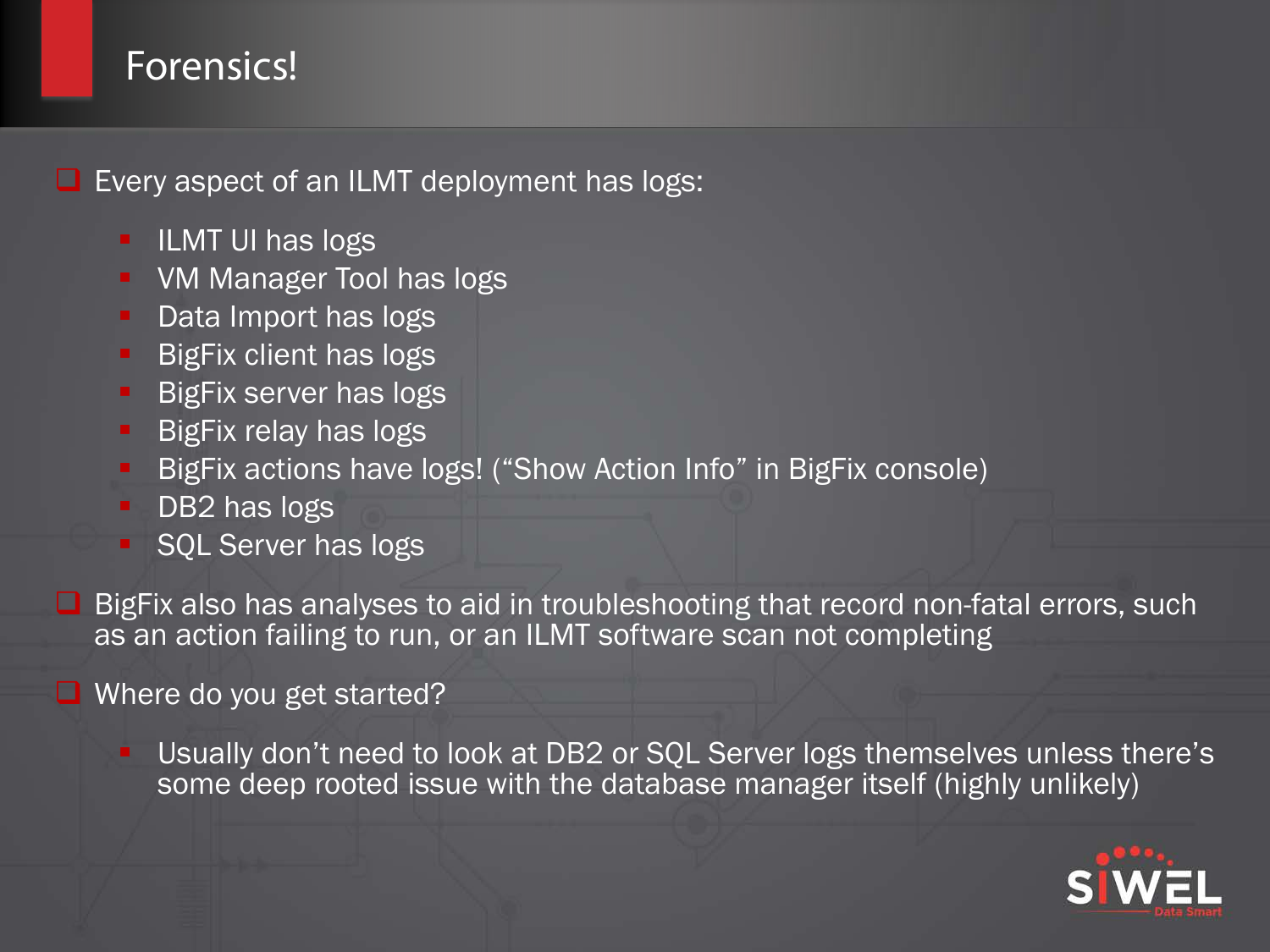| Generally<br>speaking, look in<br>this log | when this type of issue occurs.                                                                                                                                                                                                                                                                      |
|--------------------------------------------|------------------------------------------------------------------------------------------------------------------------------------------------------------------------------------------------------------------------------------------------------------------------------------------------------|
| <b>BigFix client log</b>                   | Client can't connect to server<br>$\bullet$<br>Computer name does not appear in the BigFix console<br>$\bullet$<br>ILMT scan doesn't seem to run<br>$\bullet$<br>Client was sent an action to run, but it isn't running the<br>$\bullet$<br>action<br>• Client is "greyed out" in the BigFix console |
| ILMT (UI) log                              | Something goes amiss with the ILMT web application<br>The dreaded "sorry, something went wrong" message trying<br>$\bullet$<br>to log into ILMT                                                                                                                                                      |
| BigFix action log /<br>Analyses            | A BigFix action doesn't complete successfully<br>$\bullet$<br>An ILMT scan doesn't complete or appears to always be<br>$\bullet$<br>running                                                                                                                                                          |

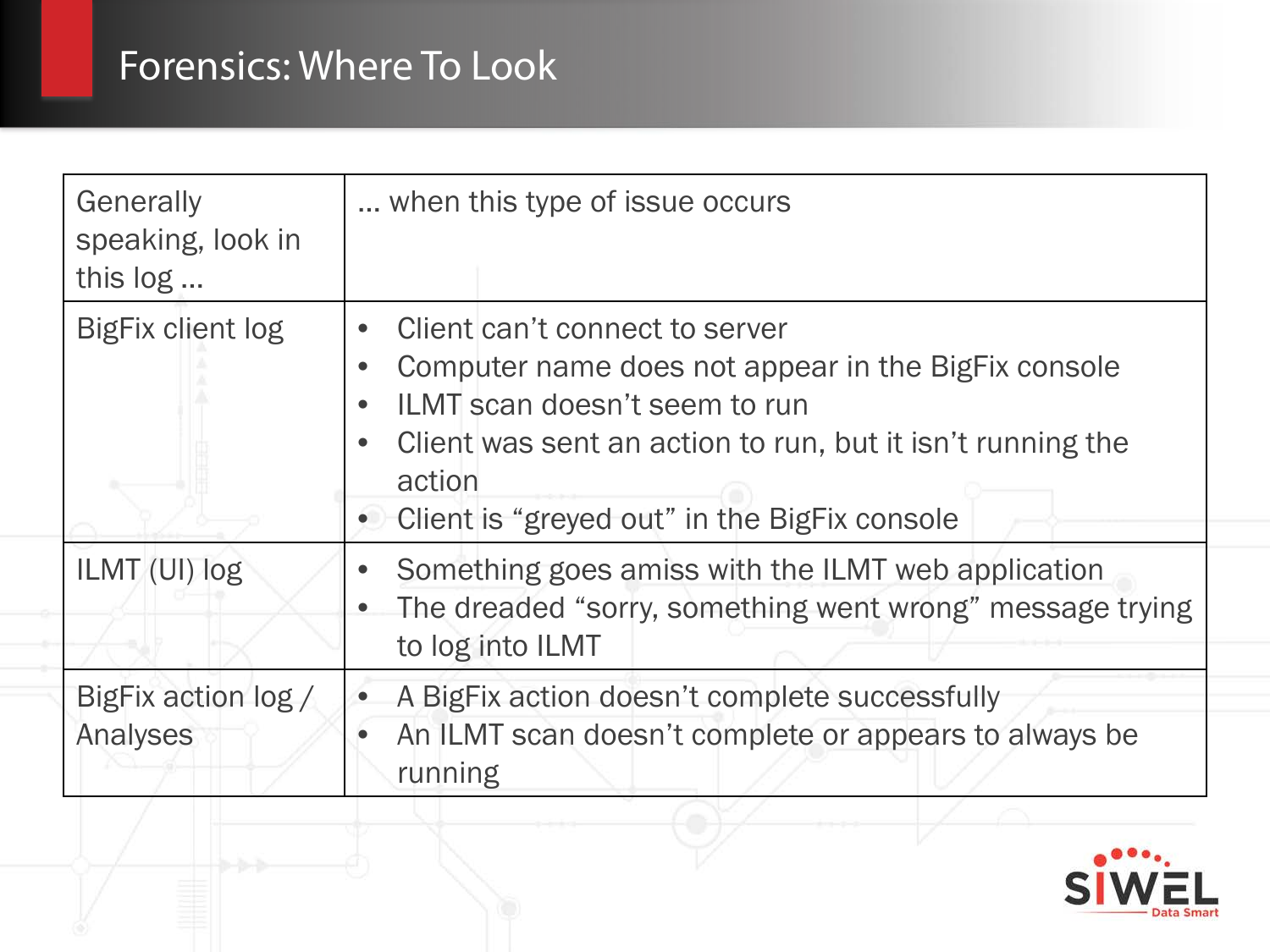| Generally<br>speaking, look<br>in this log | when this type of issue occurs.                                                                                                                                                                                                                                                                           |
|--------------------------------------------|-----------------------------------------------------------------------------------------------------------------------------------------------------------------------------------------------------------------------------------------------------------------------------------------------------------|
| <b>VM Manager</b><br>Tool                  | • The ILMT UI home page, data completeness widget, has a<br>high number of computers that report "No VM Manager Data"<br>You made changes to a VM Manager in the ILMT UI and the<br>connection test fails<br>The VM Managers panel in the ILMT UI is reporting a<br>connnectivity issue with a VM Manager |
| Data Import Log                            | Generally, this log should be checked daily to see if there ARE<br><b>issues</b>                                                                                                                                                                                                                          |
| <b>BigFix server or</b><br>relay log       | A BigFix action never gets to the client (and you verified this in<br>the client's BigFix client log)<br>Actions appear slow to run                                                                                                                                                                       |

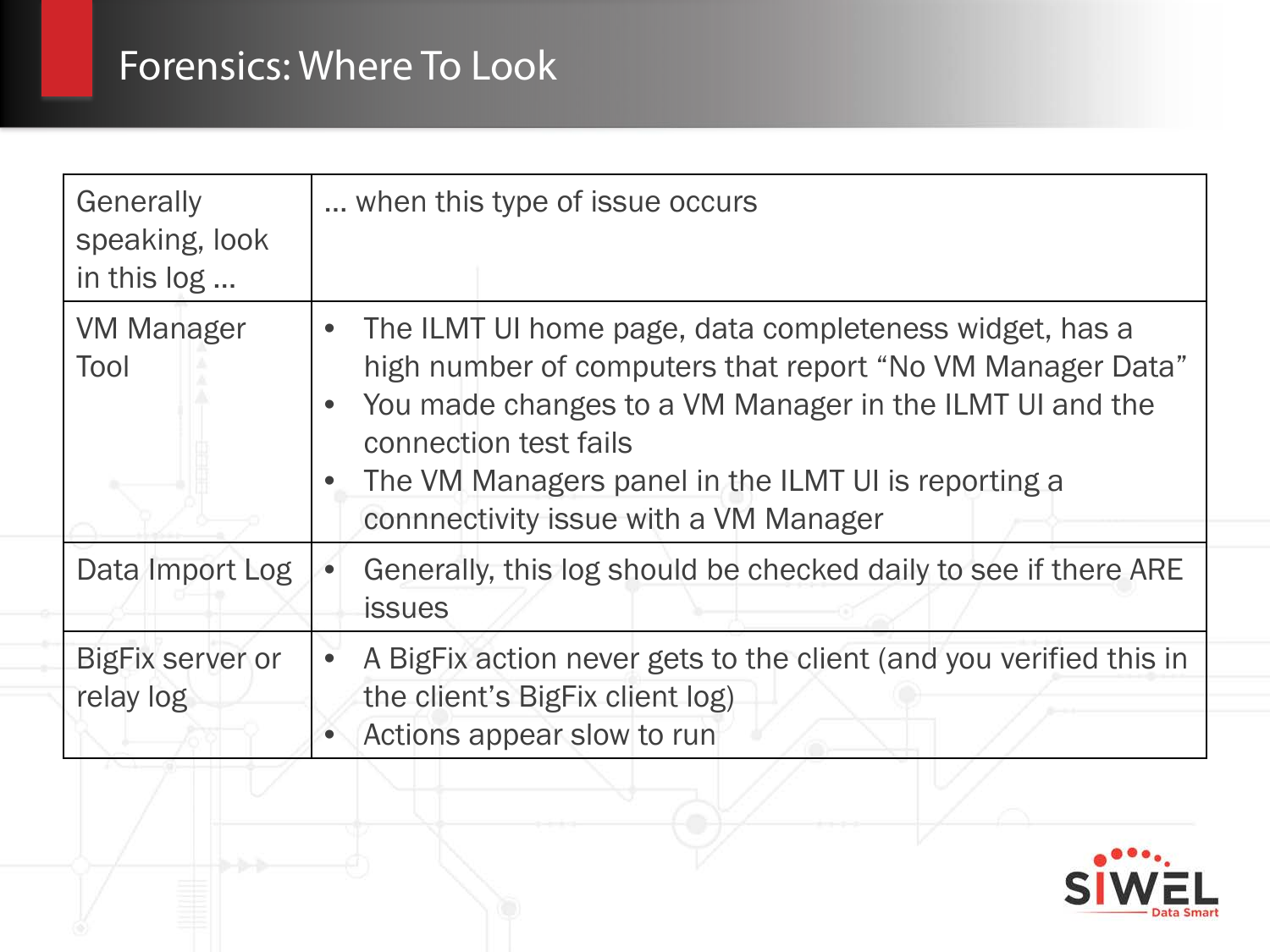# Data Import Log Failure Example

#### **Import History**

| <b>Start Time</b><br>TUITTIZU TU U4.JUT IW | <b>User Name</b><br><b>ILIVELASITIITE</b> | <b>Duration</b><br><b>U.U.J.JU</b> | Download<br>⊻ |  |
|--------------------------------------------|-------------------------------------------|------------------------------------|---------------|--|
| 10/11/2016 04:48 PM                        | <b>ILMTAdmin</b>                          | 0:00:00                            | v             |  |
| 10/11/2016 03:30 PM                        | Scheduled                                 | 0:01:51                            | ٠             |  |
| 10/11/2016 12:00 PM                        | Scheduled                                 | 0:00:58                            | ₹             |  |
| 10/11/2016 08:00 AM                        | Scheduled                                 | 0:00:52                            | ł             |  |
| 10/10/2016 03:30 PM                        | Scheduled                                 | 0:01:08                            | ۰             |  |
| 10/10/2016 12:00 PM                        | Scheduled                                 | 0:00:55                            | ۰             |  |
| 10/10/2016 08:00 AM                        | Scheduled                                 | 0:00:52                            |               |  |
|                                            |                                           |                                    |               |  |

| winterminational ing music was awarens, one winning a reaspeak of geography aware users in the paraggest mass anywhigh sector. This commitment   |
|--------------------------------------------------------------------------------------------------------------------------------------------------|
|                                                                                                                                                  |
| capacity scan data were successfully imported. For 0 files the import failed.                                                                    |
| 2016-10-11 19:32:15 (+0:00:00.007) INFO: ETL from ImportCapacity: Success                                                                        |
| 2016-10-11 19:32:15 (+0:00:00.001) INFO: ETL Validate Central VM Manager Tool Remote ID: Start                                                   |
| 2016-10-11 19:32:15 (+0:00:00.150) ERROR: Unexpected response code 503 received from IBM BigFix server iem92linuxmark.siwel.com. Ensure the      |
| server and its Web Reports service are running.                                                                                                  |
| 2016-10-11 19:32:15 (+0:00:00.002) ERROR: An error occurred while sending a request to IBM BigFix server iem92linuxmark.siwel.com : Unexpected   |
| response code 503 received from IBM BigFix server iem92linuxmark.siwel.com. Ensure the server and its Web Reports service are running.           |
| 2016-10-11 19:32:15 (+0:00:00.001) INFO: ETL Validate Central VM Manager Tool Remote ID: Failed                                                  |
| 2016-10-11 19:32:15 (+0:00:00.031) ERROR: Exception: An error occurred while sending a request to IBM BigFix server. Before you can configure VM |
| managers, you must install and run the IBM BigFix services, including Web Reports. For more information, see the product documentation.          |
| /opt/ibm/LMT/wlp/usr/servers/server1/apps/tema.war/WEB-INF/domains/sam/app/controllers/management/sam/vm_managers_controller.rb:334:in           |
| 'get_root_computer_id'                                                                                                                           |
| /opt/ibm/LMT/wlp/usr/servers/server1/apps/tema.war/WEB-INF/domains/sam/app/controllers/management/sam/vm_managers_controller.rb:465:in           |
| 'validate central tool remote id'                                                                                                                |
| /opt/ibm/LMT/wlp/usr/servers/server1/apps/tema.war/WEB-INF/domains/sam/domain.rb:704:in 'Domain'                                                 |

org/jruby/RubyProc.java:271:in 'call

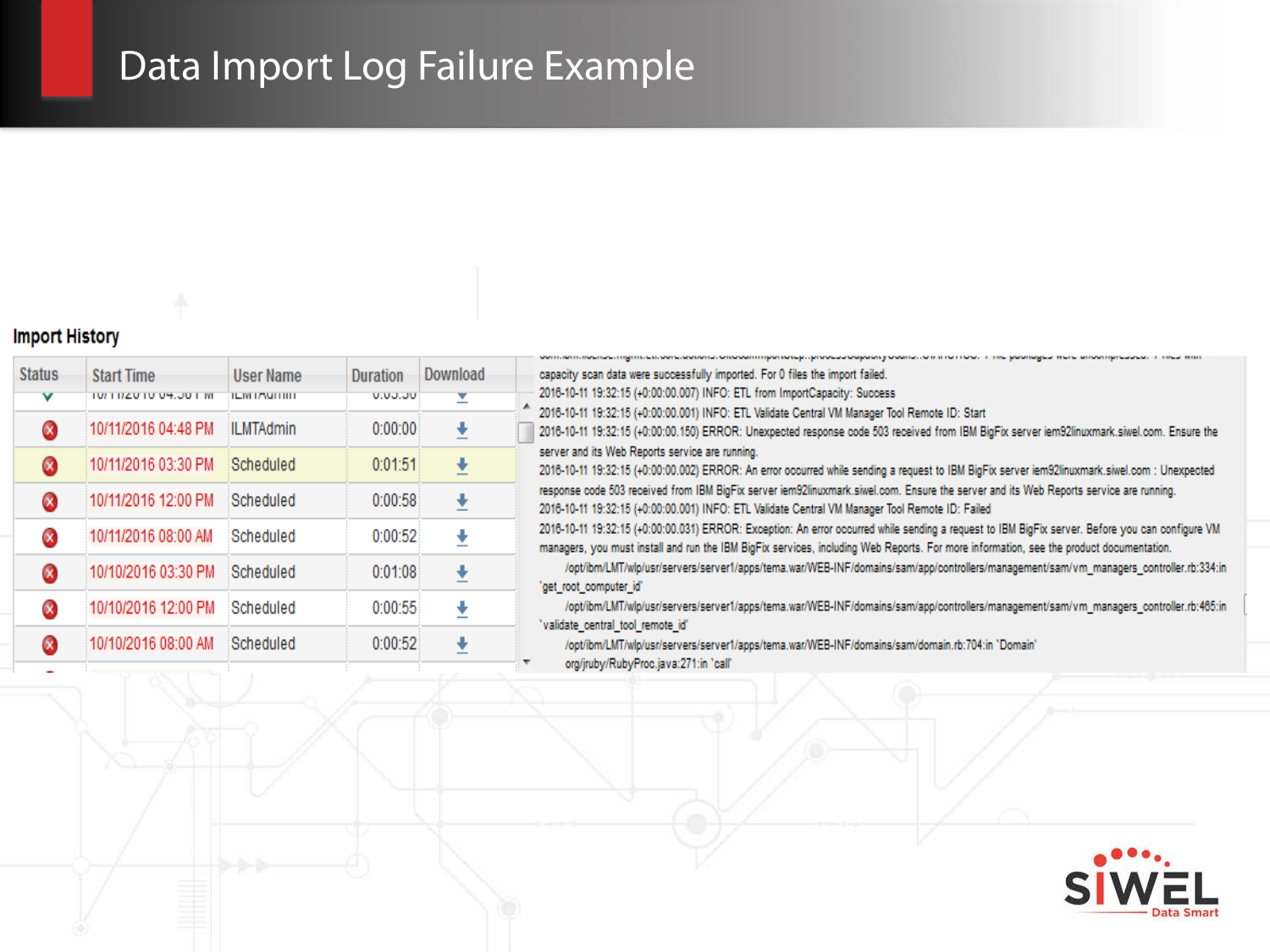## Where Are The Logs?

- $\Box$  BigFix client logs: [https://www.ibm.com/developerworks/community/wikis/home?lang=en#!/wiki/Ti](https://www.ibm.com/developerworks/community/wikis/home?lang=en#!/wiki/Tivoli%20Endpoint%20Manager/page/Common%20File%20Locations) [voli%20Endpoint%20Manager/page/Common%20File%20Locations](https://www.ibm.com/developerworks/community/wikis/home?lang=en#!/wiki/Tivoli%20Endpoint%20Manager/page/Common%20File%20Locations)
- $\Box$  BigFix server logs:

[https://www.ibm.com/developerworks/community/wikis/home?lang=en#!/wiki/Ti](https://www.ibm.com/developerworks/community/wikis/home?lang=en#!/wiki/Tivoli%20Endpoint%20Manager/page/Common%20File%20Locations) [voli%20Endpoint%20Manager/page/BigFix%20Logging%20Guide](https://www.ibm.com/developerworks/community/wikis/home?lang=en#!/wiki/Tivoli%20Endpoint%20Manager/page/Common%20File%20Locations)

**ILMT Logs:** 

[https://www.ibm.com/developerworks/community/blogs/ilmt/entry/common\\_loc](https://www.ibm.com/developerworks/community/wikis/home?lang=en#!/wiki/Tivoli%20Endpoint%20Manager/page/Common%20File%20Locations) [ation\\_for\\_ilmt\\_sua\\_9\\_x\\_logs?lang=en](https://www.ibm.com/developerworks/community/wikis/home?lang=en#!/wiki/Tivoli%20Endpoint%20Manager/page/Common%20File%20Locations)

- VM Manager Tool logs: [http://lmt-tad4d.blogspot.com/2014/06/iem-client-logs](http://lmt-tad4d.blogspot.com/2014/06/iem-client-logs-and-configuration-files.html)[and-configuration-files.html](http://lmt-tad4d.blogspot.com/2014/06/iem-client-logs-and-configuration-files.html)
- **ILMT** Forum:

[https://www.ibm.com/developerworks/community/forums/html/forum?id=11111](https://www.ibm.com/developerworks/community/forums/html/forum?id=11111111-0000-0000-0000-000000002453) [111-0000-0000-0000-000000002453](https://www.ibm.com/developerworks/community/forums/html/forum?id=11111111-0000-0000-0000-000000002453)

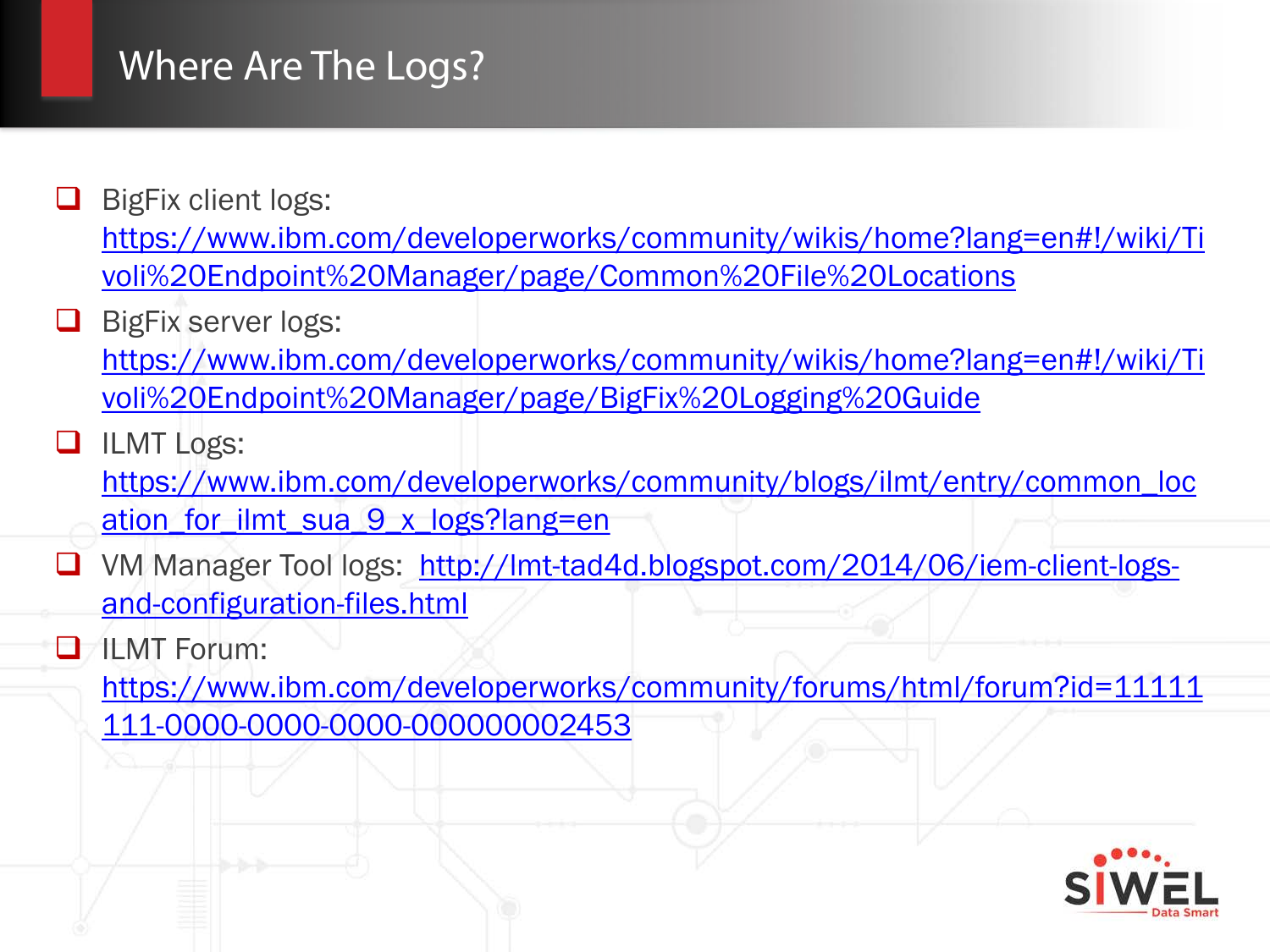# Wrap Up

**BigFix is the "plumbing".** 

- $\Box$  ILMT "sits on top of" BigFix and uses the Data Import to extract, transform and load data to the ILMT database
- SAM team uses ILMT UI to manage software usage and perform bundling.
- $\Box$  I/T uses ILMT UI for some configuration, though most of it is done in the BigFix console.
- $\Box$  We looked at how everything fits and drilled down a bit into the individual components

#### **Q** Important Skills:

- **TCP/IP Networking**
- Relational Database
- OS Level
- **BigFix**
- Forensics (where to look)
- $\Box$  Links provided for further learning
- $\Box$  List of logs and which ones to check
- **Forums are your friend** 
	- **BigFix**
	- ILMT

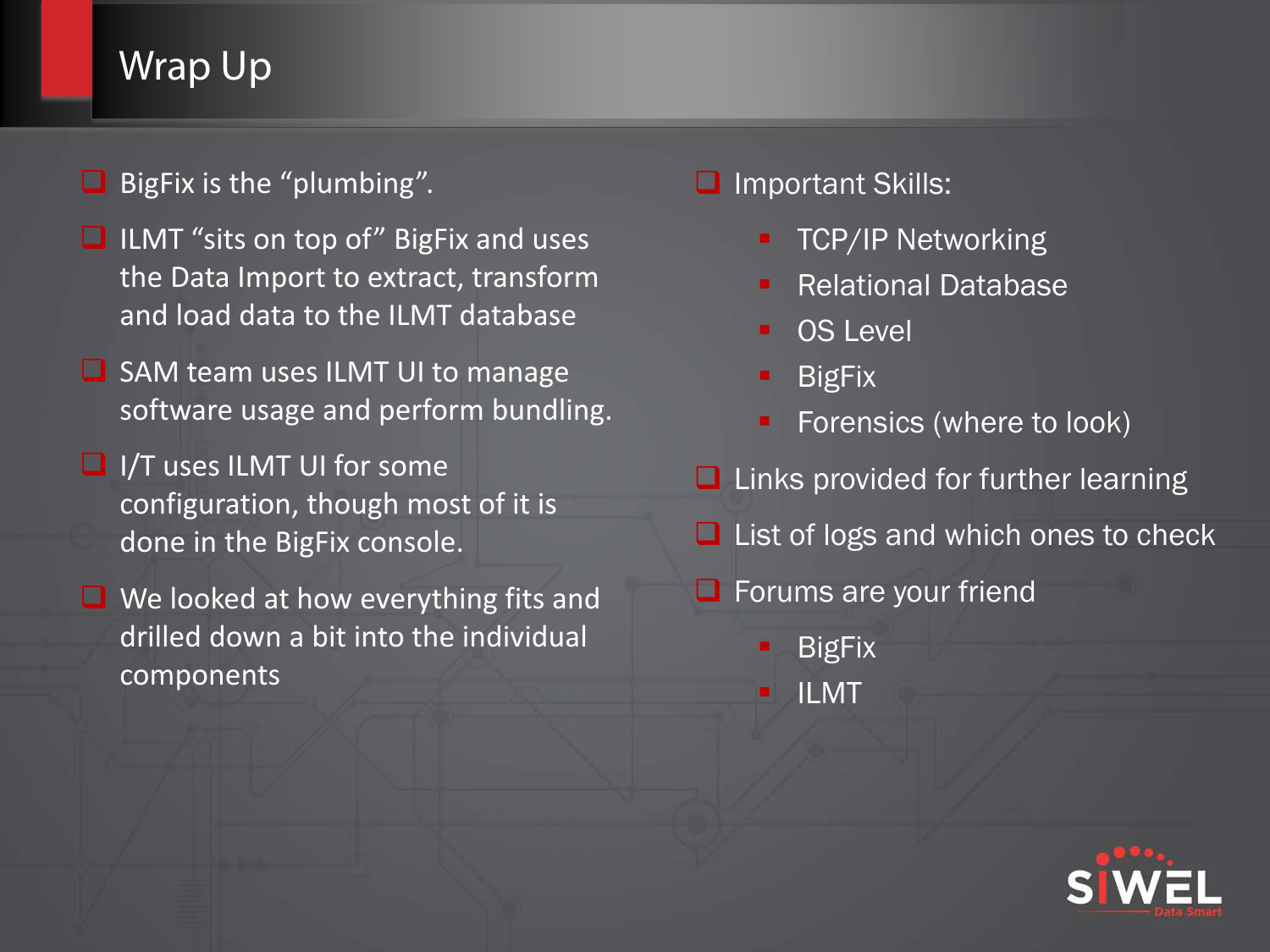# About Siwel

- Founded in 1992, HQ in NYC
- $\Box$  Service Fortune 50, Enterprise & mid-market companies
- $\Box$  Top-tier provider or data-centric I/T solutions: hardware, software & services
- **O** Four core practice areas:
	- Data Storage & Computing
	- Data Analytics
	- Data Management
	- IT Asset Management
		- Software License Position and Compliance
		- Contract Advisory Services
		- Program Assessment and Design
		- Lifecycle Management Services
		- Tools Optimization Services
	- Workforce Management Services
	- Data Protection & Security